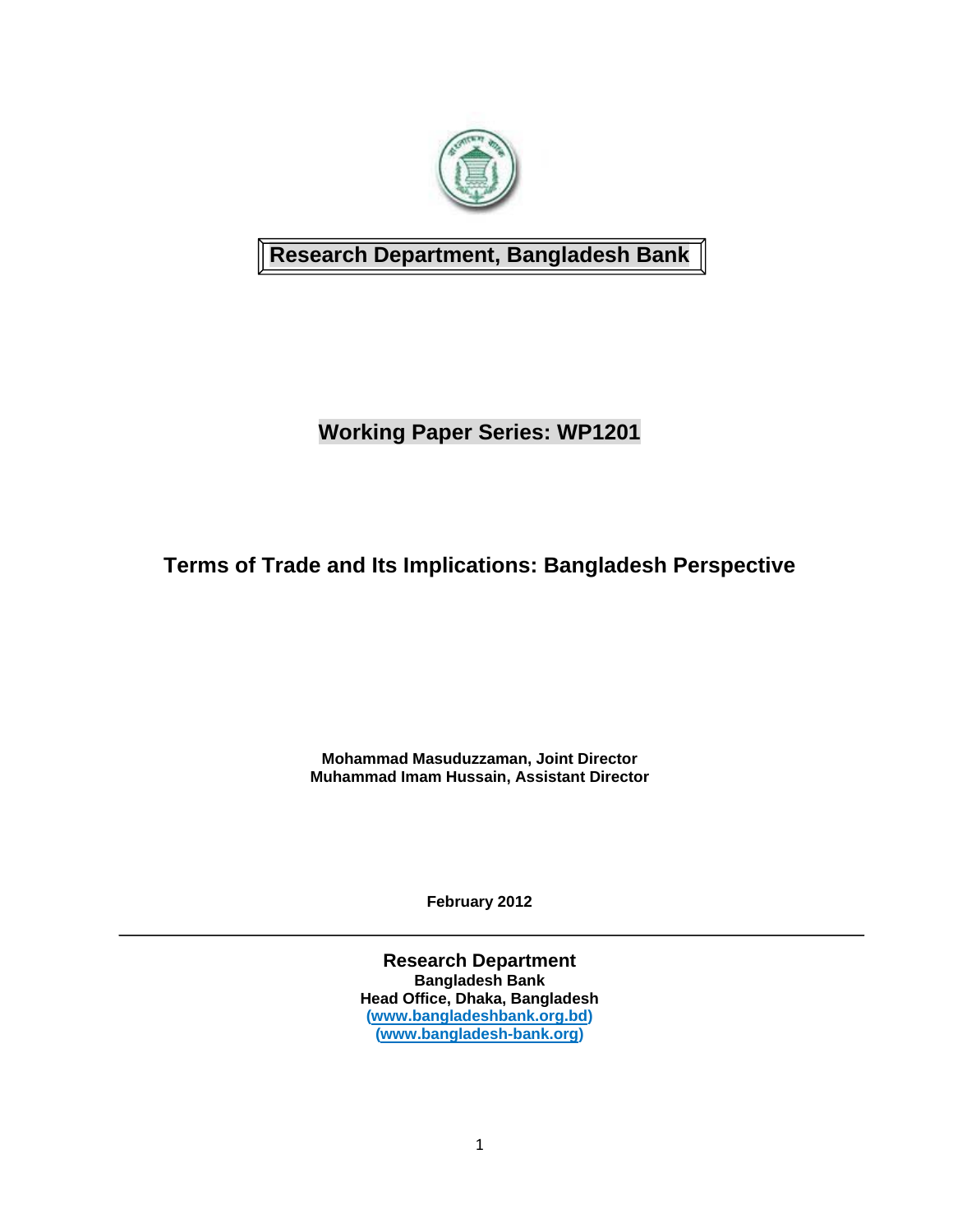

# **Research Department, Bangladesh Bank**

# **Working Paper Series: WP1201**

## **Terms of Trade and Its Implications: Bangladesh Perspective\***

**Mohammad Masuduzzaman, Joint Director Muhammad Imam Hussain, Assistant Director** 

> **Research Department Bangladesh Bank**

> > **February 2012**

**Copyright © 2012 by Bangladesh Bank** 

\*In order to upgrade research capacity and policy analysis at Bangladesh Bank (BB), Research Department conducts research works on macroeconomic issues as a part of its routine activities. The precise topics under this series of studies are chosen by the management of Bangladesh Bank. These papers reflect research in progress, and as such comments are most welcome. It is anticipated that many of these papers will eventually be published in learned journals after completion of the due review process. The views expressed in the paper are not necessarily endorsed by the Board of Directors and management of Bangladesh Bank, or any agency of the Government of Bangladesh. The views expressed in the paper are based on professional analysis carried out by the staffs of the Research Department. The authors would like to thank Dr. Ahsan H. Mansur, Executive Director, Policy Research Institute (PRI) of Bangladesh, who provided valuable insights and guided the research study.

**[An electronic version of this paper is available at www.bangladeshbank.org.bd]**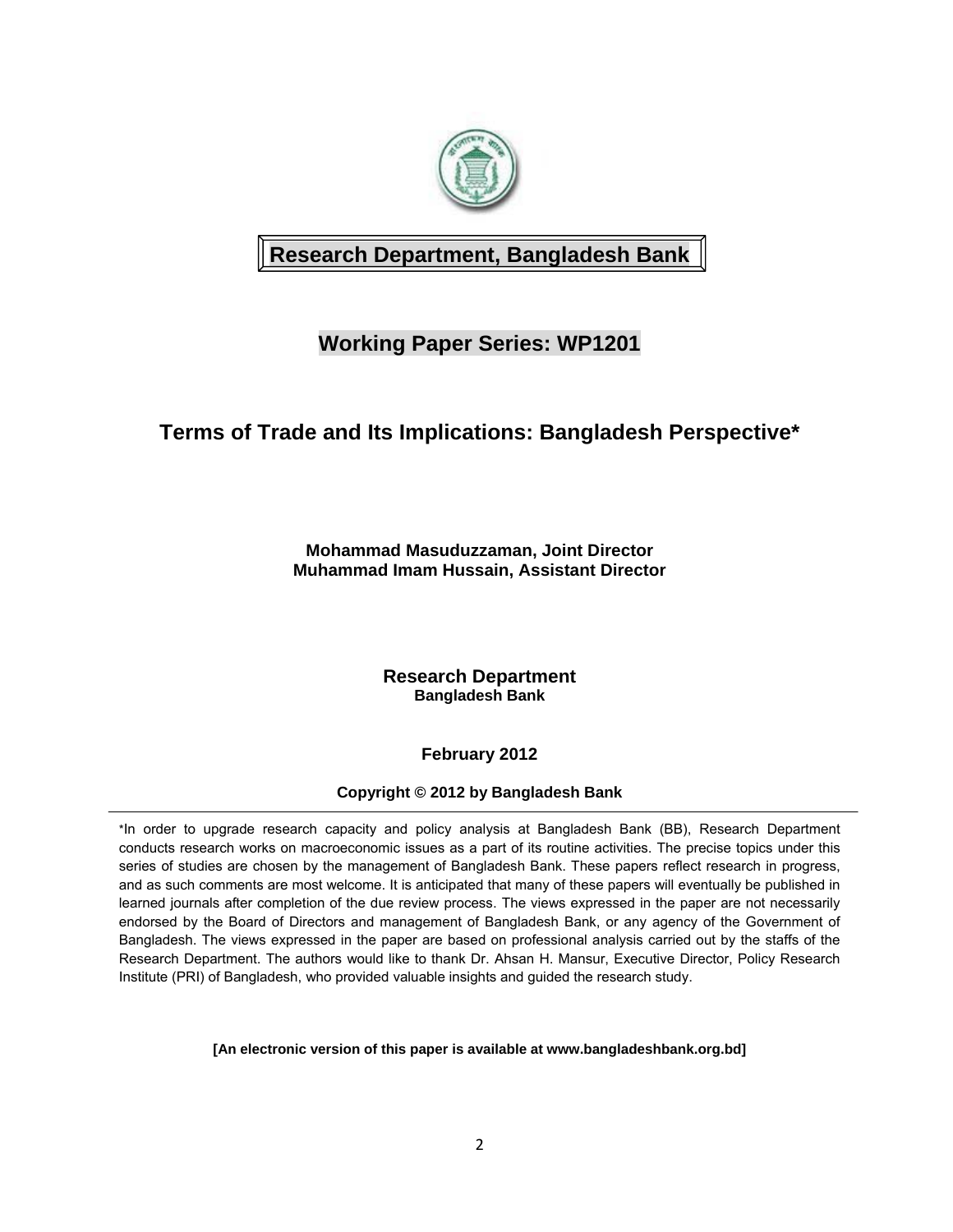# **Terms of Trade and Its Implications: Bangladesh Perspective**

## **Outline**

- **1. Introduction**
- **2. Literature Review**
- **3. Trends in Terms of Trade (ToT)**
- **4. Terms of Trade and Trade Performance**
- **5. Terms of Trade and Macroeconomic Variables**
- **6. Methodology and Model Specification**
- **7. Analysis of Empirical Findings**
- **8. Conclusion and Recommendations**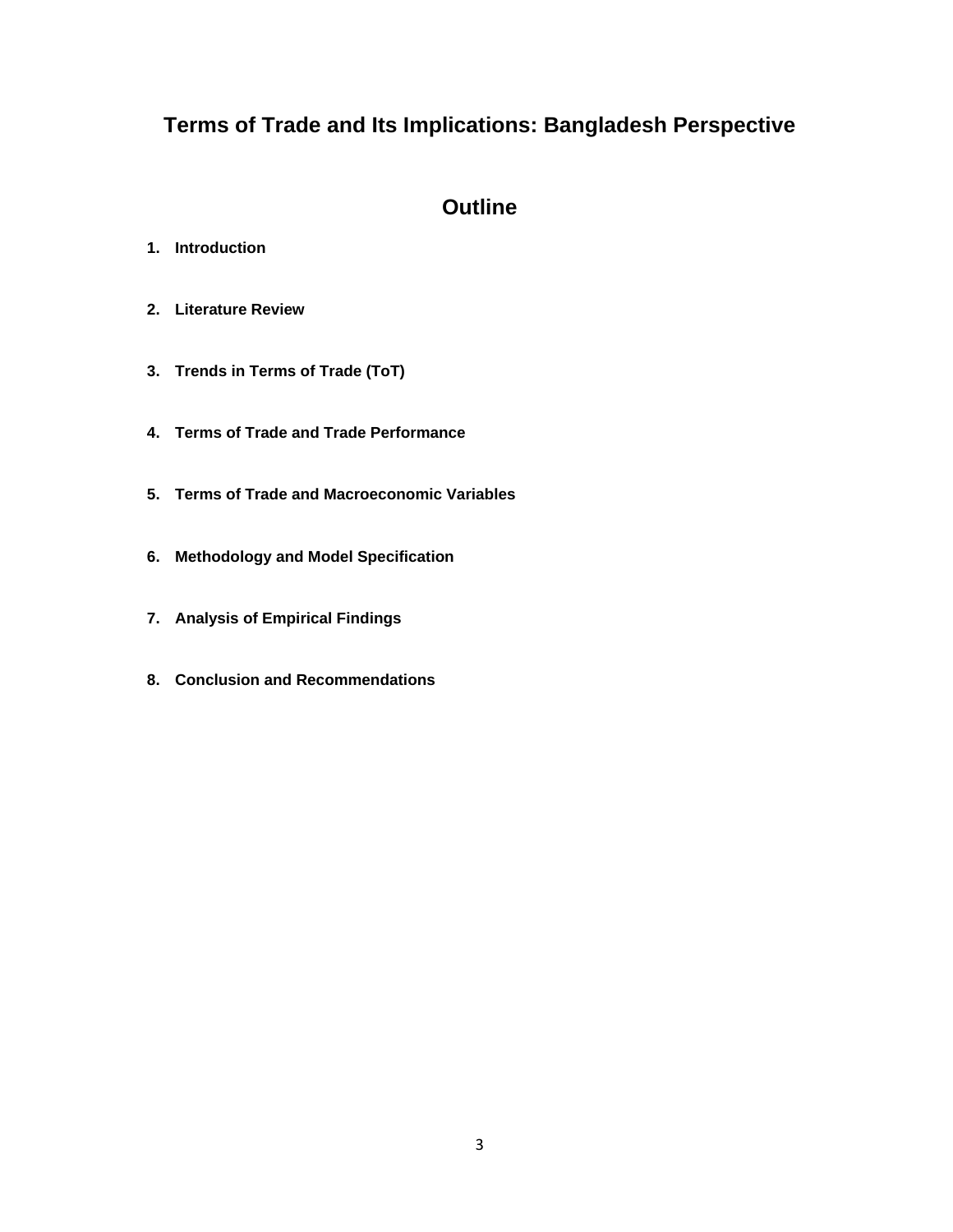## **Terms of Trade and Its Implications: Bangladesh Perspective**

#### *Abstract*

*This paper explores the key reasons behind the movements in the terms of trade and the real net gain and loss from trade in the long run. Like some selected Asian countries (Vietnam, China and South Korea) except India, the terms of trade of Bangladesh has been in falling almost continuously. Bangladesh's trade performance has improved and gaining momentum despite the TOT deterioration. Bangladesh is also experiencing a net welfare gain from trade due to its increasing market share in terms of export volume and gains in productivity, especially in the dominant garment sector.* 

#### **1. Introduction**

The terms of trade is an important indicator in the external sector of any economy. Conventionally it used to be considered as the barometer of the dynamics of the welfare gain or loss of a country from international trade. An upward (downward) movement in a nation's terms of trade (i.e. the increase in the relative price of a country's export to import) is good (bad) for that country in the sense that it is to pay less (more) for its imports compared to what it is receiving from exports. Therefore, a declining trend in the terms of trade indicates a possible deterioration in the country's balance of trade. Without any other flows like remittances or foreign direct investment, the deterioration in the trade balance may lead to deterioration in the current account balance and in the overall balance of payments. Such a shock in external sector may hamper the growth of an economy.

In the case of Bangladesh, the terms of trade has been almost continuously falling since 1992-93. Except India, most of the selected Asian countries are also experiencing similar trends. These East Asian countries have performed remarkably in terms of most economic and social sector indicators despite the TOT deterioration. As a result, it is important for us to understand whether the deterioration of TOT has necessarily been a bad thing for Bangladesh in terms of its growth and macroeconomic stability.

This paper tries to decompose the export price index and import price index of Bangladesh in order to find out the most dominant items driving the price developments in both the baskets of export and import price indices. It also attempts to analyze the performance of terms of trade for Bangladesh in comparison with Vietnam, India, China and South Korea with respect to relative values of export and import i.e. export-import ratio. To check whether Bangladesh is a net loser or gainer from trade, the paper adopts total factor productivity analysis (using Cobb-Douglas production function) in the export sector, especially in the readymade garments (RMG) sector which accounts for the highest share in Bangladesh's total exports. An econometric analysis using the Granger Causality test and Cointegration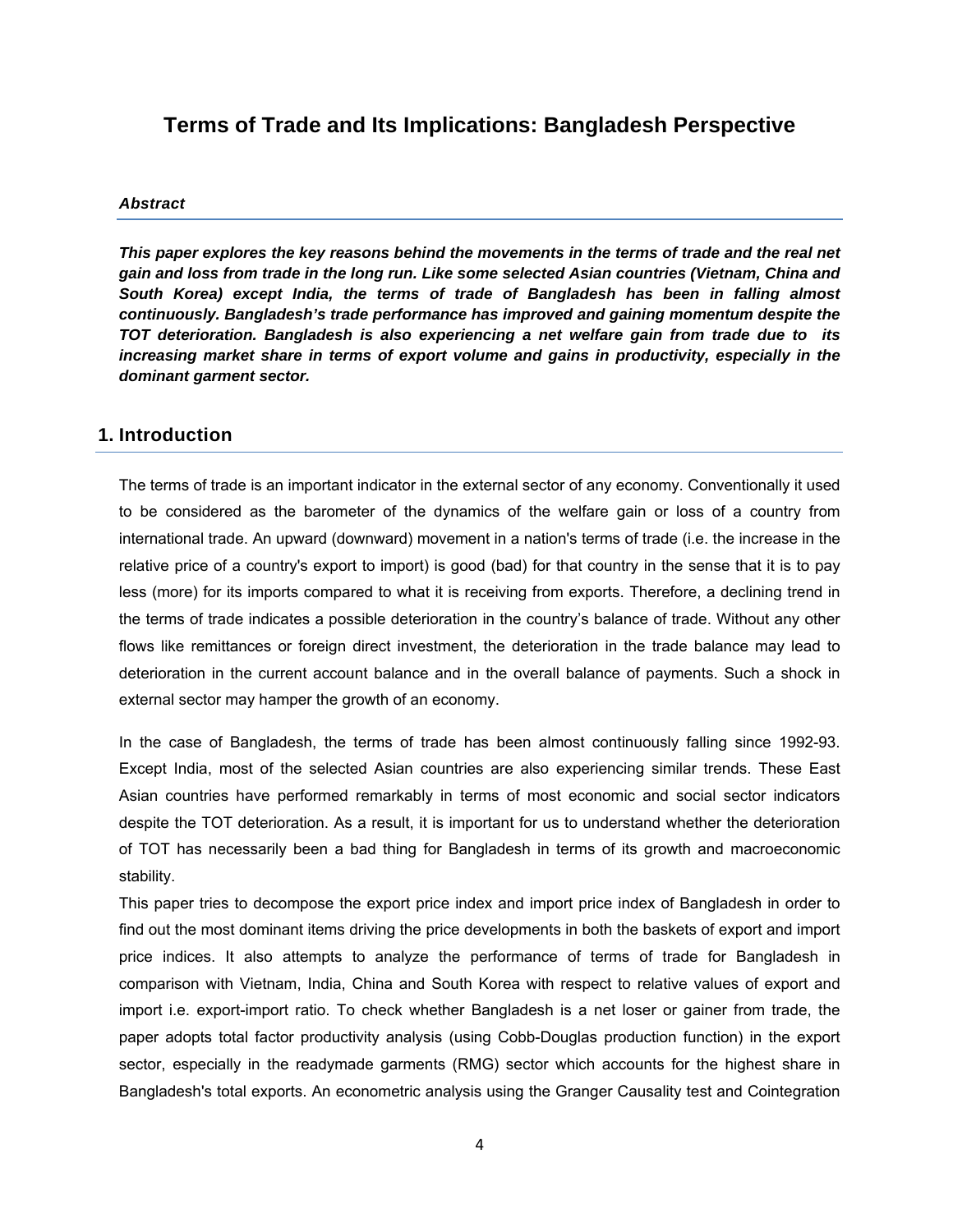test to check the long term relationship of the TOT and the balance of trade is also carried out with some macroeconomic variables like RMG productivity, export-import ratio, real effective exchange rate (REER), GDP and other internal and external shocks.

After reviewing the literature in the second section, we discuss the trends in the TOT of selected countries along with decomposition of export and import price indices of Bangladesh in the third section. In the fourth section we will analyze trade performance by the export/import ratio and types of exportable goods in selected countries along with productivity of exportable items especially of the RMG in Bangladesh. In the fifth section, relationship of terms of trade with Current Account Balance (CAB), Balance of Trade (BOT) and Real Effective Exchange Rate (REER) will be discussed. In the sixth and seventh sections we will explain the methodology and model specification and the analysis of empirical findings, respectively. The concluding observations and some policy recommendations are presented in the final section.

#### 2. Literature Review

There is wide variety of literature on the terms of trade and its implications. The literature also has different dimensions with regard to the concepts of terms of trade and its impact on the economy. The main points of a few important studies are stated below.

Amano and Norden show that the real exchange rate is co-integrated with the terms-of-trade variable, and that causality runs from the terms of trade to the exchange rate. They constructed a simple exchange rate equation. The results suggest that much of the variation in the real exchange rate is attributable to movements in the terms of trade and that the influence of monetary factors is secondary.

Funke et al (2008) identify factors that contribute to a fast recovery in growth after persistent negative terms of trade shocks, using a sample of 159 countries for 1970–2006. The results suggest that policies matter. Fast recoveries are fairly robustly related to real exchange rate depreciation and improvements in government stability and the institutional environment. A timely increase in aid may also support recovery.

Kent, Christopher and Cashin, Paul (2003) show that as the world is moving toward a global village, the complexity and labyrinth of the mutual interactive trade operations are getting intensified: there are tremendous number of analyses regarding the terms of trade, current account balance, productivity, economic growth, government stability and numerous multifarious evolving factors. It is seen that the greater (lesser) the persistence of the terms of trade shock, the more the investment effect dominates the consumption-smoothing effect on saving as a result the current account balance moves in the opposite (same) direction compared to that of the terms of trade shock.

Norbert, Granziera and Imam, Patrick, (2008) show that growth recoveries after negative terms of trade shocks are robustly related to real exchange rate depreciation and improvements in government stability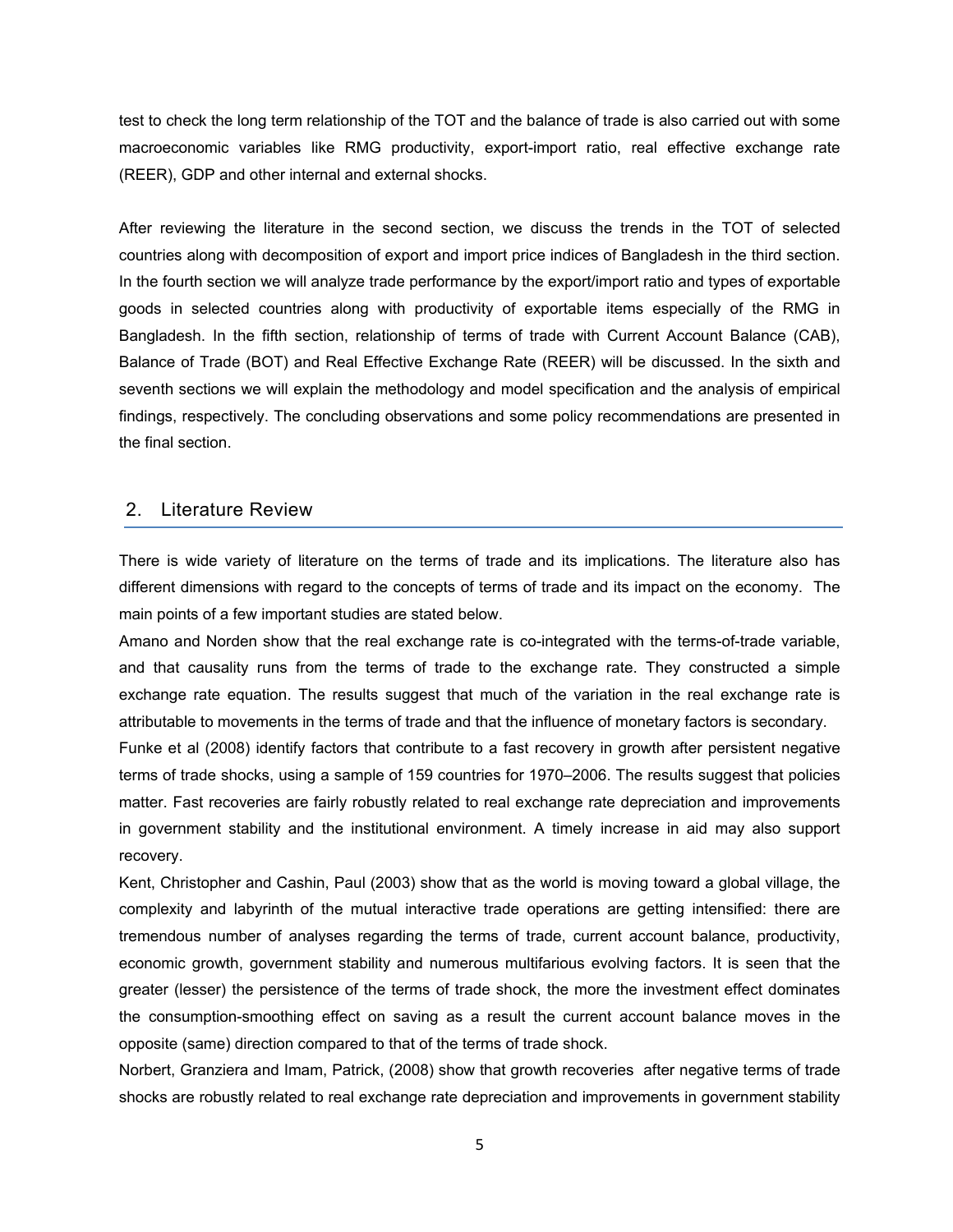and institutions. A real depreciation of exchange rate is possibly the most important determinant and particularly critical immediately after a persistent negative terms of trade shock.

Mendoza (1995) examines the relationship between terms of trade and business cycles using a threesector inter-temporal equilibrium model and a large multi-country database. Results show that terms-oftrade shocks account for nearly 1/2 of actual GDP variability. The model explains weak correlations between net exports and terms of trade (the Harberger, Laursen, and Metzler effect), and produces large and weakly correlated deviations from purchasing power parity and real interest rate parity. Terms-oftrades shocks cause real appreciations and positive interest differentials, although productivity shocks have the opposite effects. The puzzle that welfare gains of international asset trading are negligible is left unresolved.

Svensson and Razin (1983) examine the effect of terms-of-trade changes on a small country's spending and current account, assuming optimizing behaviour in an inter-temporal framework with perfect international capital mobility. A temporary (future) terms-of-trade deterioration implies deterioration (improvement) of the trade balance, whereas a permanent terms-of-trade deterioration has an ambiguous effect, depending on the rate of time preference.

Edward D. Mansfield and Eric Reinhardt (2008), using a multivariate analysis using data on 103 countries for the years 1978-2002 show that trade agreements reduce terms of trade volatility above and beyond the reduction in volatility attributable to export diversification alone. They also find no evidence that endogeneity bias drives the association: countries that join trade agreements do not have lower terms of trade volatility in the first place.

Michael A. Kouparitsas (1997) show that terms of trade fluctuations of industrial countries are heavily influenced by movements in the relative price of manufactured exports and commodity imports. This means that improvements in the terms of trade of developing countries, where the terms of trade are essentially the relative prices of commodity exports and manufactured imports, imply a worsening in the terms of trade of industrial countries, and vice versa.

According to the study by Toye (2003), the Prebisch-Singer thesis is generally taken to be the proposition that the net barter terms of trade between primary products (raw materials) and manufactures have been subject to a long-run downward trend. Prebisch and Singer identified two types of negative effects on primary producers' terms of trade. One effect occurs because of systematically different institutional features of product and factor markets, such as cost-plus pricing and the unionization of labour in industry. Another negative influence is that of technical progress, both from the asymmetric distribution of its fruits, but also from its asymmetric impact on future demand, favourable to that of industry while unfavourable to that of agriculture. But in case of Bangladesh it is not the typical manufacturing verses primary export scenario raised by Prebisch-Singer as Bangladesh itself is a predominantly manufacturing exporter.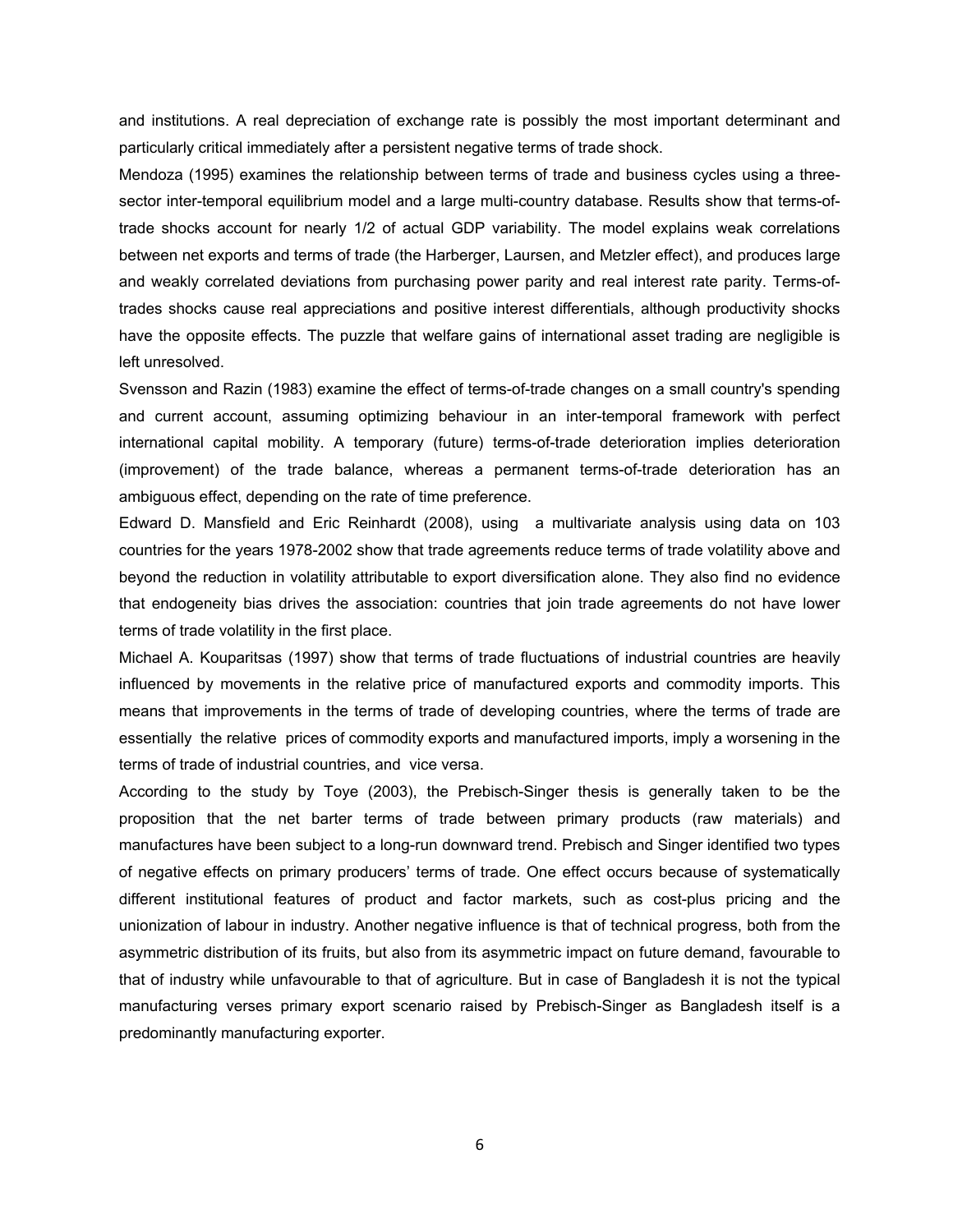In all of the aforementioned studies, it is viewed that the terms of trade affects the net exports, current account balance, real effective exchange rate, productivity, GDP and many other external and internal shocks. From Bangladesh perspective, we will try to see the relationship of terms of trade and the balance of trade with focus on productivity, relative value of export and import, the real effective exchange rate, GDP, and with several shocks empirically.

## **3. Trends in Terms of Trade**

The terms of trade vary from country to country depending on the commodities traded in the international market. As prices are determined in the international market, no country can influence the trend in terms of trade. However, commodity prices in the international market are affected by their types, productivity and global economic situation.

## **3.1 Terms of Trade in selected countries**

The terms of trade of trade of Bangladesh has been falling in recent years. If we compare Bangladesh's trend with the trends in other Asian countries like India, Vietnam, China and Korea (figure-1), we see similar trends with a little bit of exception for India. From figure-1, it is observed that before the Asian Economic Crises during 1996-98 the trends in terms of trade in all the selected countries are increasing, thereafter the trends started to decrease except for India where the trend improved during 2005-08 and Vietnam where the trend remained almost static during 2001-08. The different trends in the terms of trade of different countries can play key roles on the gains or losses of the countries from international trade.

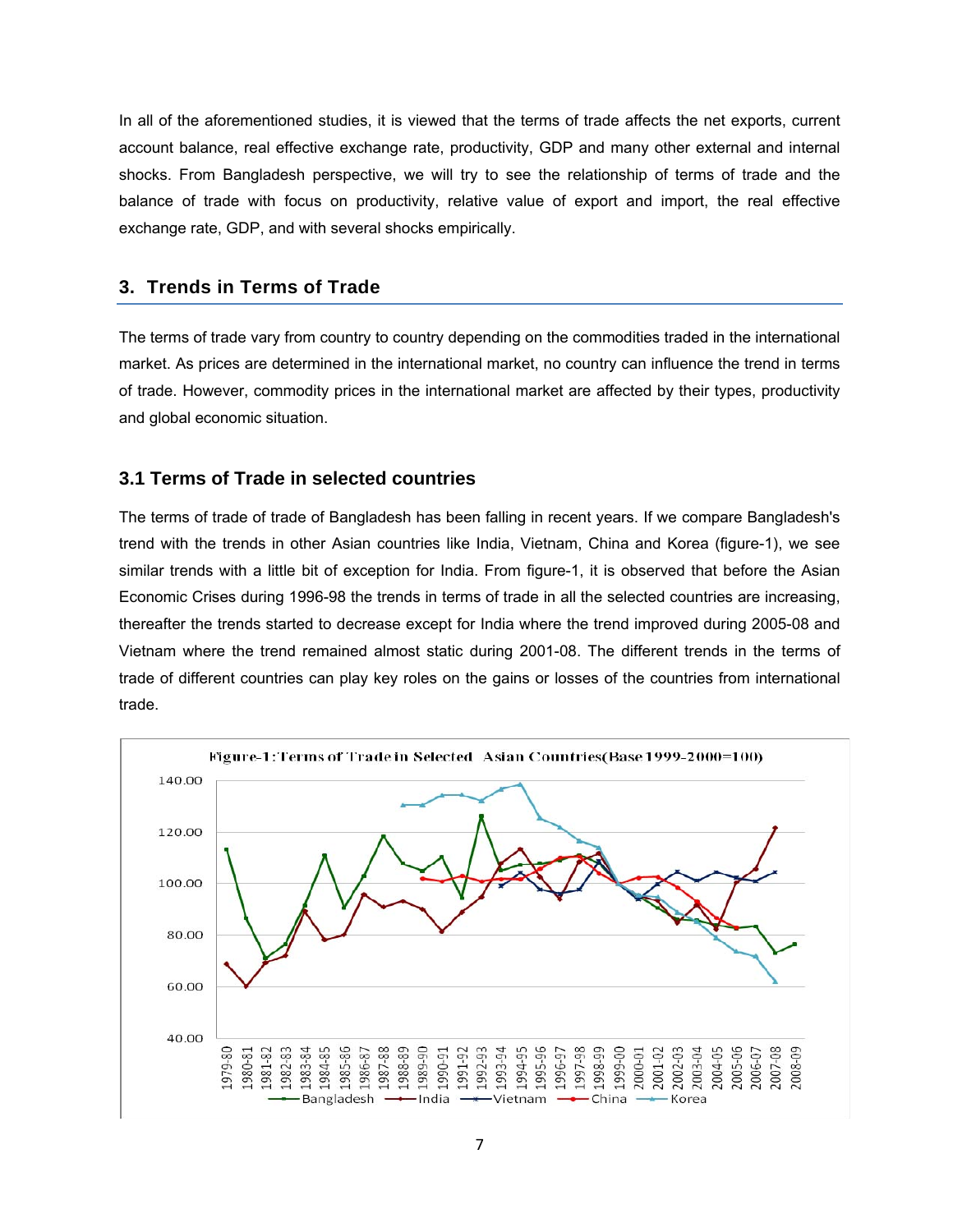## **3.2 Trends in Terms of Trade in Bangladesh**

The terms of trade of Bangladesh can be characterized by three episodes of falling trends without any significantly large shocks. The first episode happened during 1979-80 which might have been a result of the second oil price shock globally that occurred in the wake of the Iranian Revolution in 1979 which was intensified by the Iraqi invasion of Iran in the following year. At that time the prices of exportables like jute goods, tea and leather declined while those of importables increased (figure-2). The second episode was during 1989-92 which might have been an impact of the  $1<sup>st</sup>$  Gulf war. During the period, a remarkable diversification of exports took place with the dominance of readymade garments (RMG), the price of which contributed to the increase in export price index. Instead, the prices of importables had increased more than those of exportables. The recent episode of secular deterioration of terms of trade was observed during 1999-2008. This might have been the impact of the Asian economic crisis and 9/11.

During this period RMG was a deterministic factor for the movements in export price index whilst many commodities influenced the trend in import price index. However, the prices of exportable commodities increased steadily while those of importable commodities like cereals, edible oil, petroleum products, cement clinker, fertilizer and iron & steel increased more sharply. The movements of price indices of export and import thus contributed to the TOT deterioration.

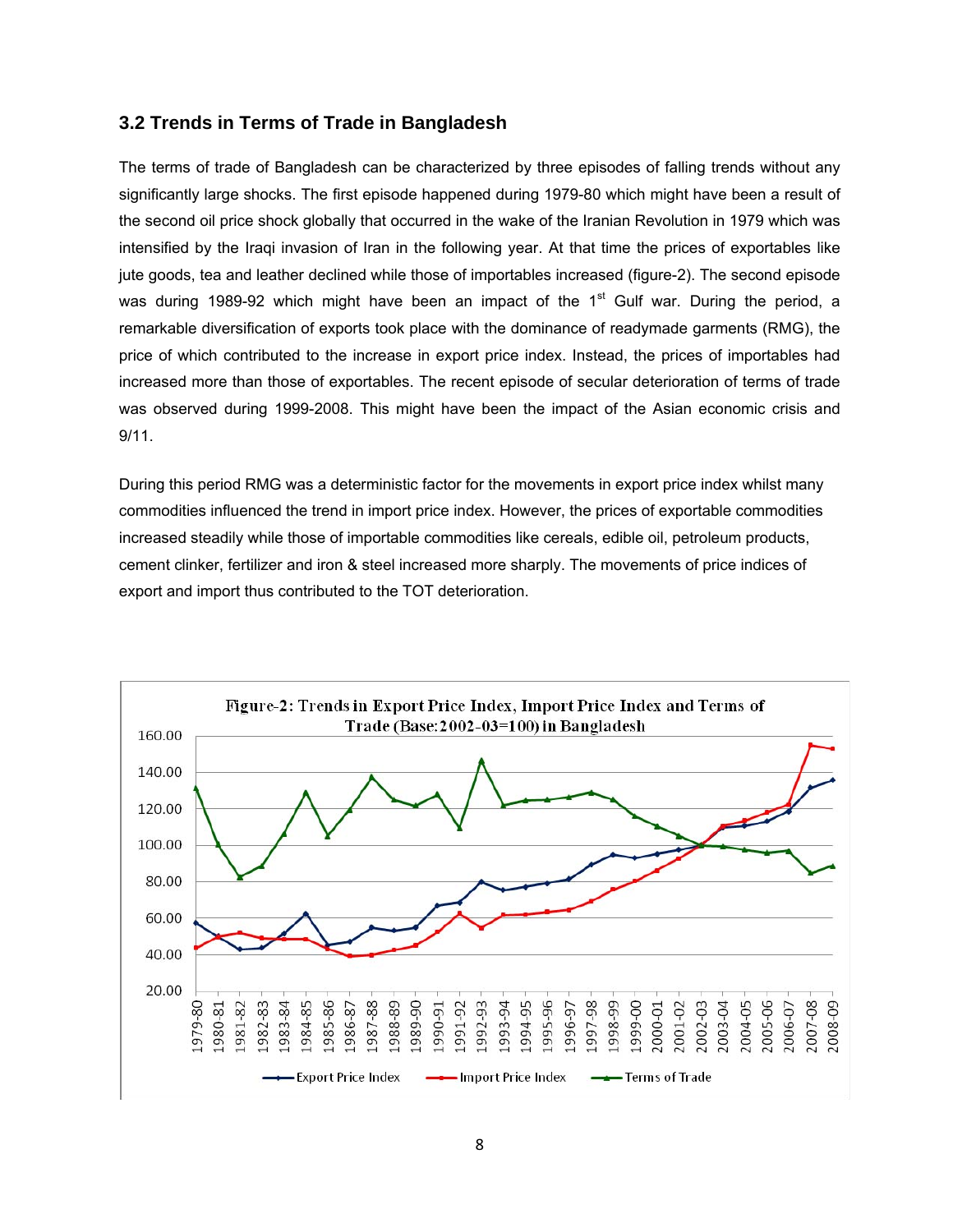#### **3.3 Export price index and its break-up**

The export price index<sup>1</sup> was influenced by prices of fish, jute goods, leather and RMG among which RMG price was determinant (figure-3). From figure-3, it is observed that on an average, the prices of all major exportable commodities (except leather) doubled during 1990-2008. The price of leather increased by 10% only, whereas prices of fish, RMG and jute goods increased by 157%, 111% and 80%, respectively. However, the price of RMG increased smoothly without any large fluctuation, while the prices of other exportable commodities increased with sharp fluctuations during several years, which induced a slowdown in the rise in the export price index.



It is clearer from figure-4 that whenever the increase in the prices of exportable commodities other than RMG does not cope with the increase in the price of RMG, the increase in export price index becomes slower.

<sup>&</sup>lt;sup>1</sup> There are two base years - FY1988-89 and FY2005-06. In base year FY 1988-89 jute & jute goods, fish & prawn and leather and hides were the most influential factors in export price index commodity basket and their contribution was 63.33% whereas the contribution of readymade garments was only 27.46%. In base year FY 2002-03 jute & jute goods, fish & prawn and leather and hides were the minor factors in export price index commodity basket and their contribution was only 16.29% whereas the contribution of readymade garments (RMG) was as big as 78.60%.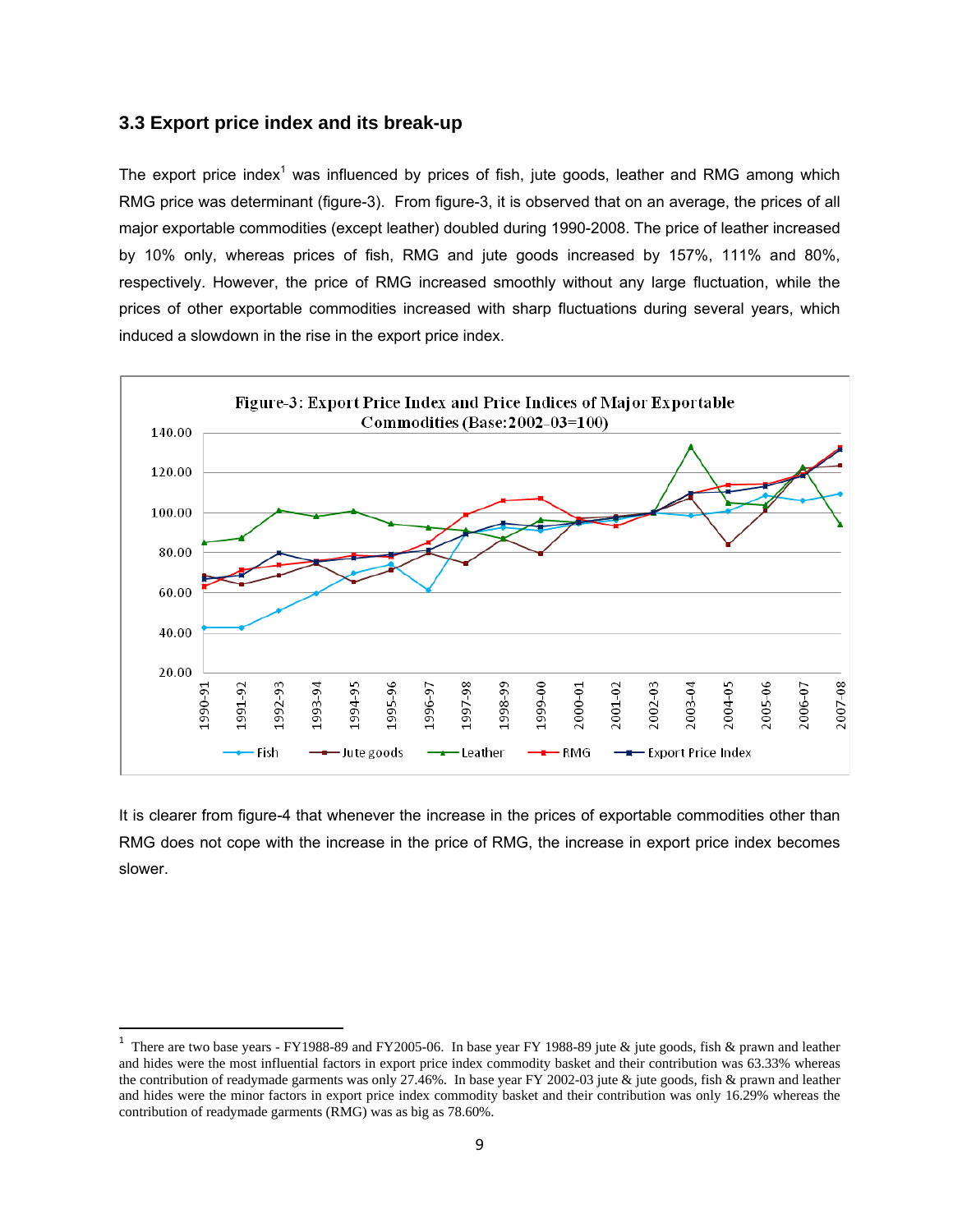

For example, in FY92 and FY05 the price of readymade garments increased but the prices of other exportable commodities, especially jute goods declined, which contributed to a moderate increase in export price index. In the following year, there was a sharp increase in export price index as the prices of all major exportable commodities went up. On the other hand, in FY2000, there was a slight decline in export price index mainly due to a decrease in the prices of commodities other than RMG (basically jute goods) in spite of the increase in the prices of RMG. In contrast, quite different influential factors were found when decomposing the import price index.

#### **3.4 Import price index and its break-ups**

The importable commodities are quite diversified, and as a result the movements in the prices of different importable commodities played influential roles on the trends in import price index<sup>2</sup>. Figure-5 represents the movements in import price index and the price indices of major importable commodities during 1990-2008.

<sup>&</sup>lt;sup>2</sup> Like export price index, the weights of major importable commodities are also considered as key factors while constructing import price index. There are above hundred major commodities in import price index basket. In the base year FY89 cereals, edible oil, petroleum products, cotton textile and iron & steel were the major commodities in import price index basket and their contribution was 55.15% whereas in the base year FY03 their weights reduced to 36.07% only.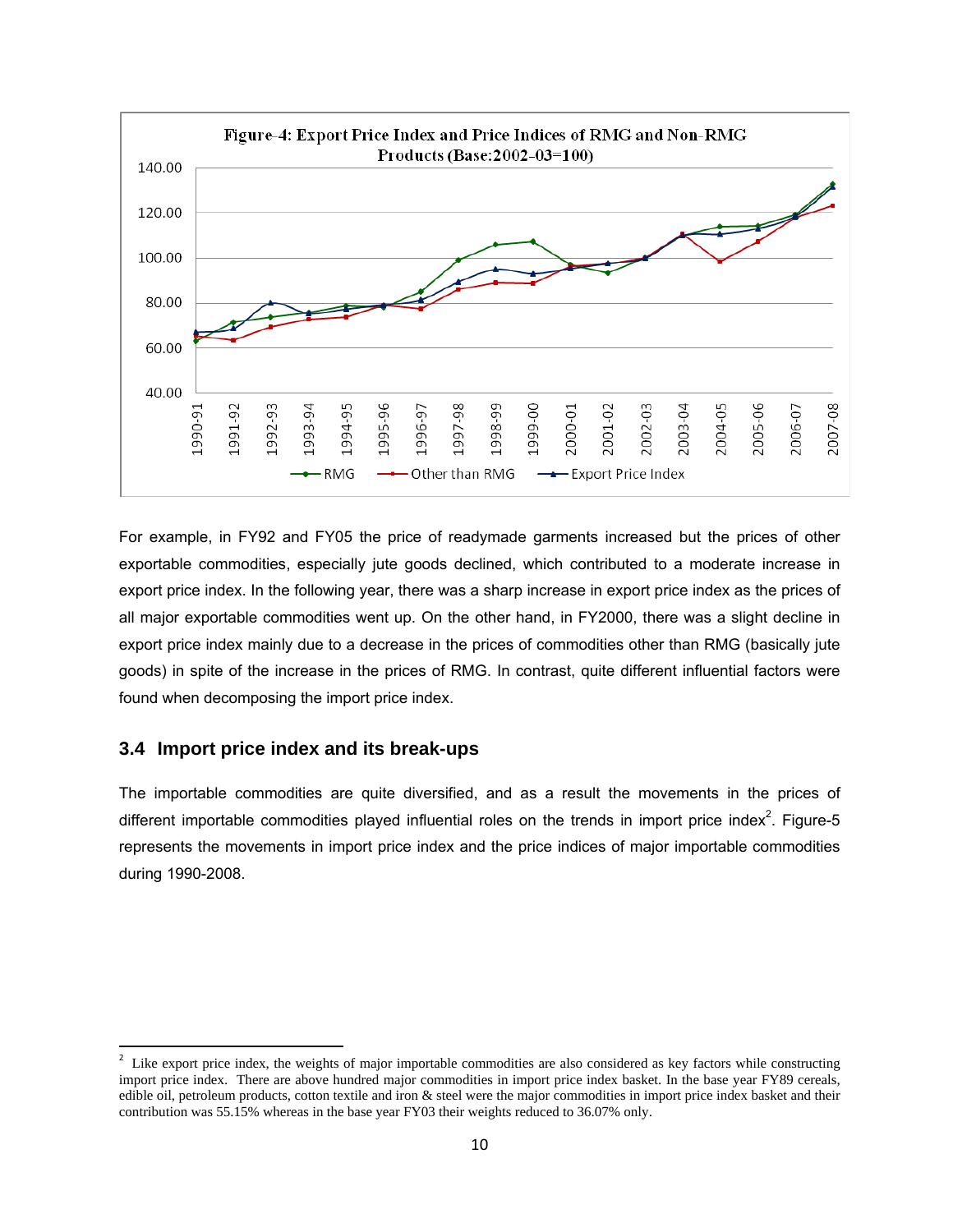

From figure-5, it is observed that on an average, the prices of all major importable commodities except cotton textiles almost tripled, some even quadrupled during 1990-2008. The price of cotton textiles increased by 50% only, whereas the prices of cereals, edible oil, petroleum products and iron & steel increased by 350%, 256%, 180% and 158% respectively. During this period the import price index increased except in FY93, having been influenced by different importable commodities. In FY93, the import price index declined due to the decrease in the prices of petroleum products, cotton textiles and iron & steel despite the increase in prices of cereals and edible oil. On the other hand, in FY94, the import price index increased due to the large increase in prices of cereals and iron & steel, despite the decrease in the prices of petroleum products, edible oil and cotton textiles. Similarly, in FY2000 and FY06, the import price index increased due to the increase in prices of edible oil and cotton textiles despite the decrease in the prices of cereals, petroleum products and iron & steel. Therefore, unlike the export price index, the trend in import price index was influenced by the prices of different importable commodities in different ways.

### **4. Terms of Trade and Trade Performance**

Though the falling trend of terms of trade in a country implies that foreign exchange will be lost while trading with countries prevailing with increasing trends in terms of trade, it is not the only indicator to judge the trading performance of that country. In addition to terms of trade, relative values of exports and imports i.e. export-import ratio can also be regarded as an indication of trading performance. Moreover, productivity of exportable commodities can be considered a helpful indicator of trading performance.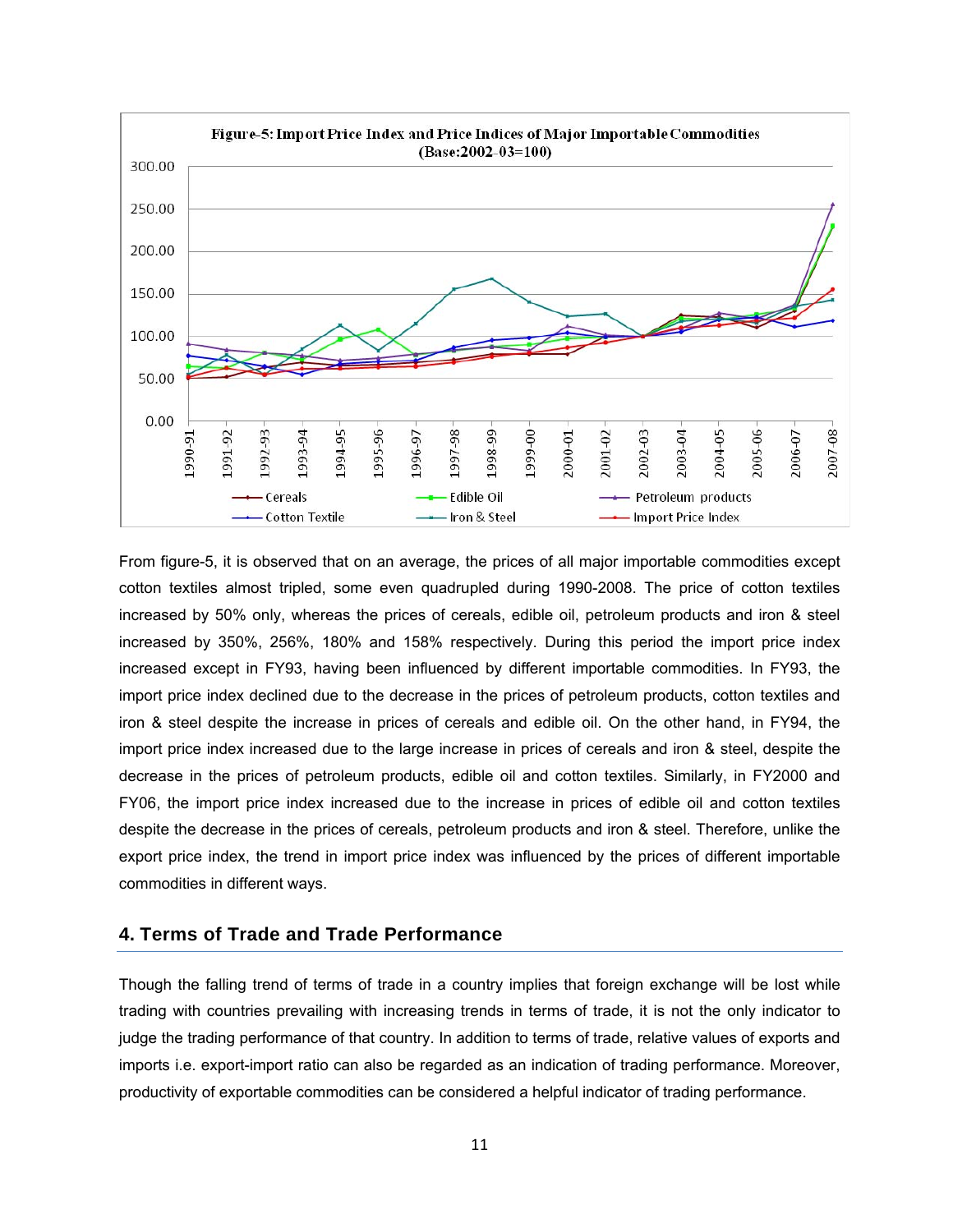#### **4.1 Export/Import Ratios in Selected Countries**

We have seen earlier that the relative prices of exports and imports, i.e. terms of trade in all selected countries are falling in recent years except India. However, the trends in relative values of exports and imports are quite different (figure-6). From figure-6, it is observed that the trends in export-import ratios in selected Asian countries are falling, except for Bangladesh where the trend is improving gradually over the years, and China where the trend is increasing since 2004. It is noticeable that in both Bangladesh and China, the recent trends in the terms of trade are falling but export-import ratios are improving. In contrast, in India the recent trends in terms of trade is increasing but export-import ratios is declining. The increasing trend in Bangladesh's export-import ratio indicates the growth in the volume of exports is higher than that of imports. The higher growth in the volume of exports was motivated by the steady increase in the prices of our exportable products, although the slower growth in prices of exportables deteriorated the terms of trade. In addition, a steady increase in the prices and higher growth in the volume of exportable commodities can also be regarded as an improvement of Bangladesh's competitiveness in the international market. However, the types and productivity of the exportable commodities contribute to the steady increase in export price index and massive growth in the volumes of exports.

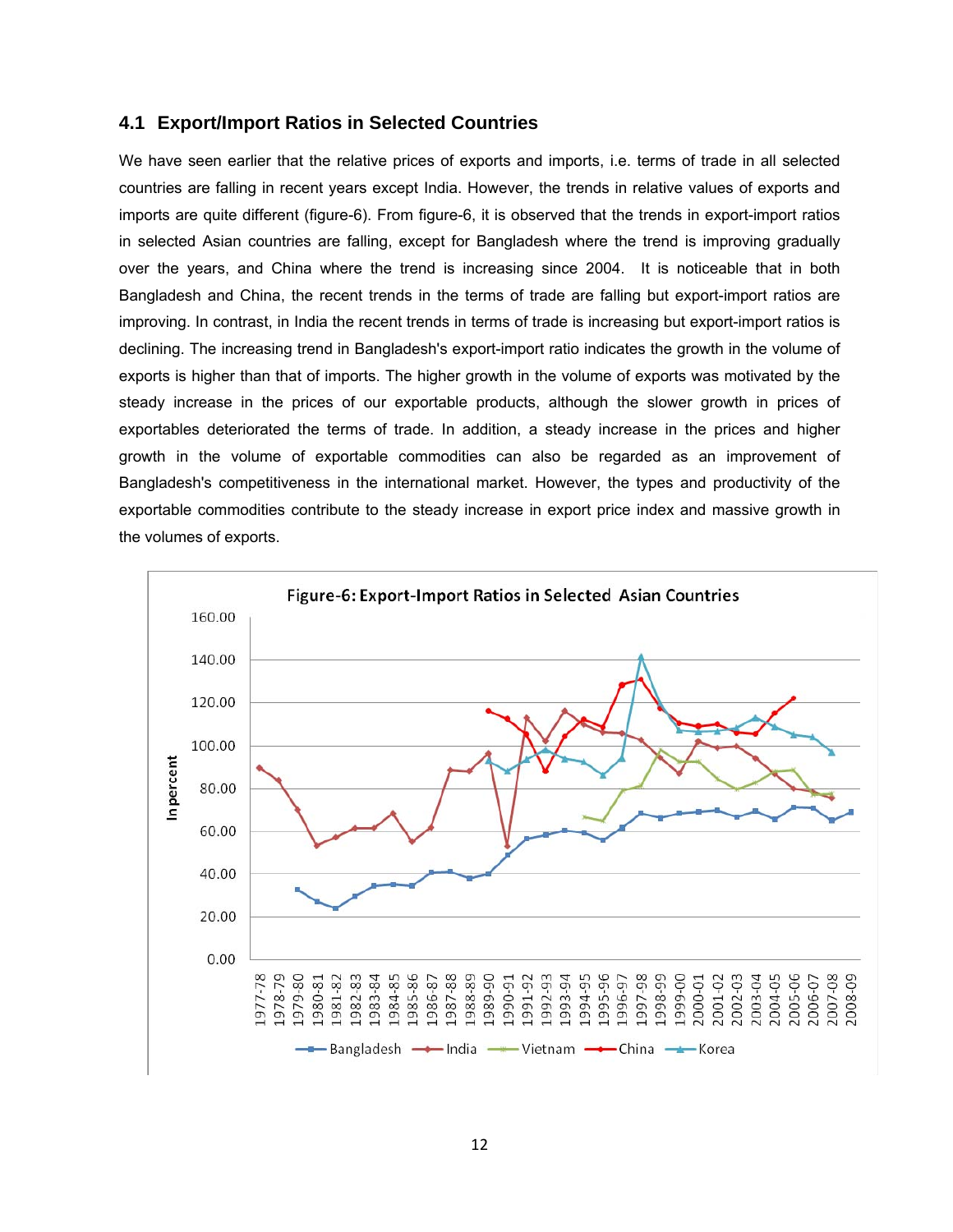#### **4.2 Types of Exportable Goods in Selected countries**

In all selected countries, manufacturing goods occupy the larger share in total exports (figure-7). The larger the growth in export of manufacturing goods, the greater their share in total export.



It is observed from the figure-7 that in Bangladesh and China the share of manufacturing goods in total export were increasing faster than that of India and Vietnam. Therefore, the growth in the volume of exports in Bangladesh and China was a result of the growth in productivity of manufacturing goods in these countries. An increase in the productivity in manufacturing goods indicates that their share in gross domestic product (GDP) will also rise (Figure-8).

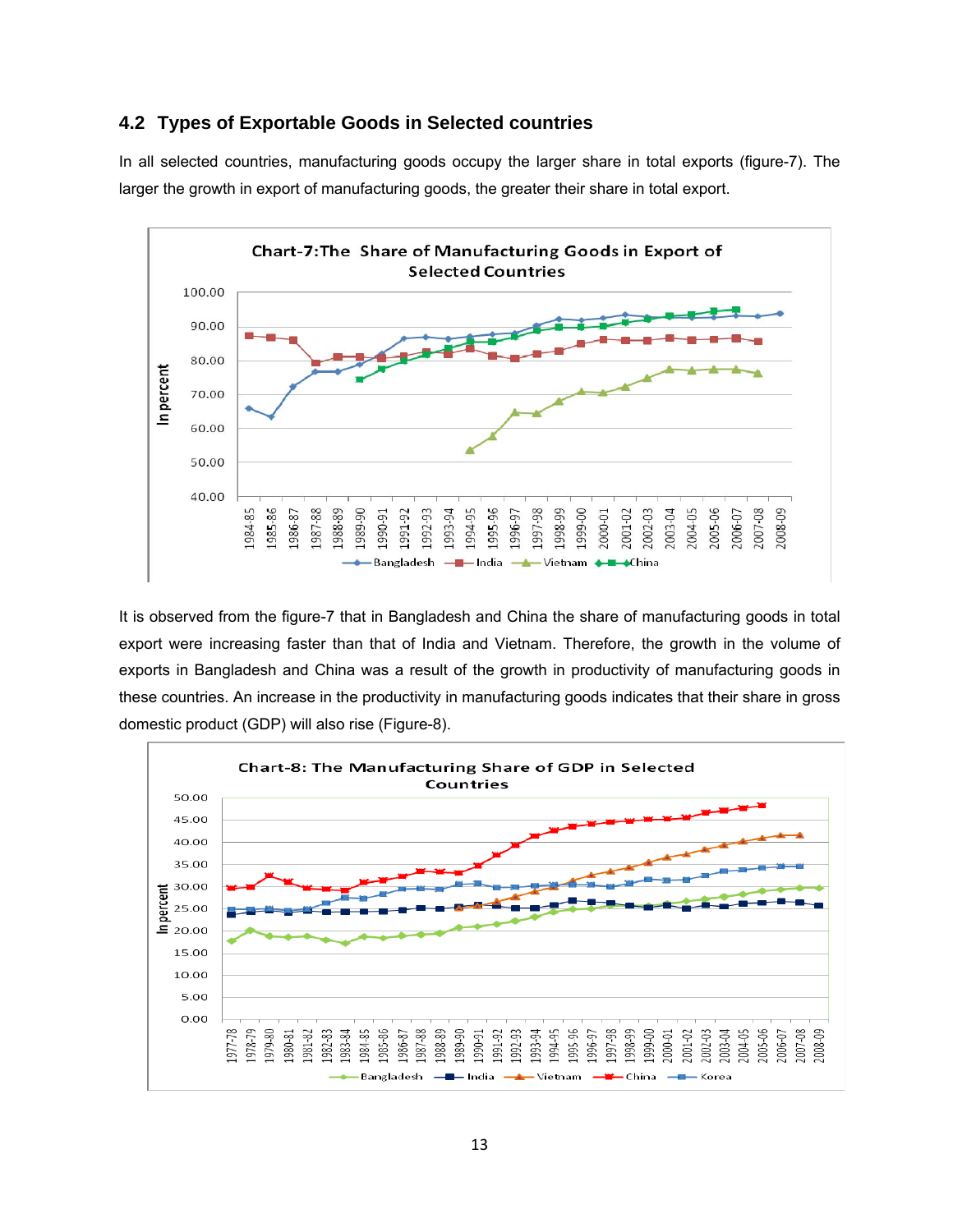From the above figure it is clear that the manufacturing share of GDP in all selected countries increased over the years. However, China's manufacturing share in GDP is the highest followed by Vietnam, South Korea, Bangladesh and India. It is mentionable that due to the higher growth in the export of manufacturing goods, Bangladesh's manufacturing share in GDP increased steadily since 1990, which indicates that productivity of our manufacturing goods, especially of the exportables has been increasing.

#### **4.3 Terms of Trade and Productivity of Exportable Commodities in Bangladesh**

Among exportable commodities, jute goods and readymade garments are major exportable manufacturing commodities in Bangladesh. An increase in the production of these commodities partially compensated the sharp rise of their prices in the international market. In such a situation of improved productivity, the prices of exportable commodities increase in a slower way in the export market while the terms of trade seems to have deteriorated due to the comparatively higher prices of the importable commodities. Since the readymade garment is the most important product in the export basket of Bangladesh, the real export per worker could be a measure for its productivity in the sense that almost all RMG production is going to be exported. The movements of the terms of trade, real export of readymade garments per worker and the prices of RMG during FY91 to FY08 are shown in Figure-9.



From the above figure, it is observed that in spite of an initial drop, the overall trends in the real export per worker of readymade garments has been improving over the years, though the trend in the terms of trade was declining. It is also noticeable that the real RMG export per worker increased steadily given the slower increase in RMG price.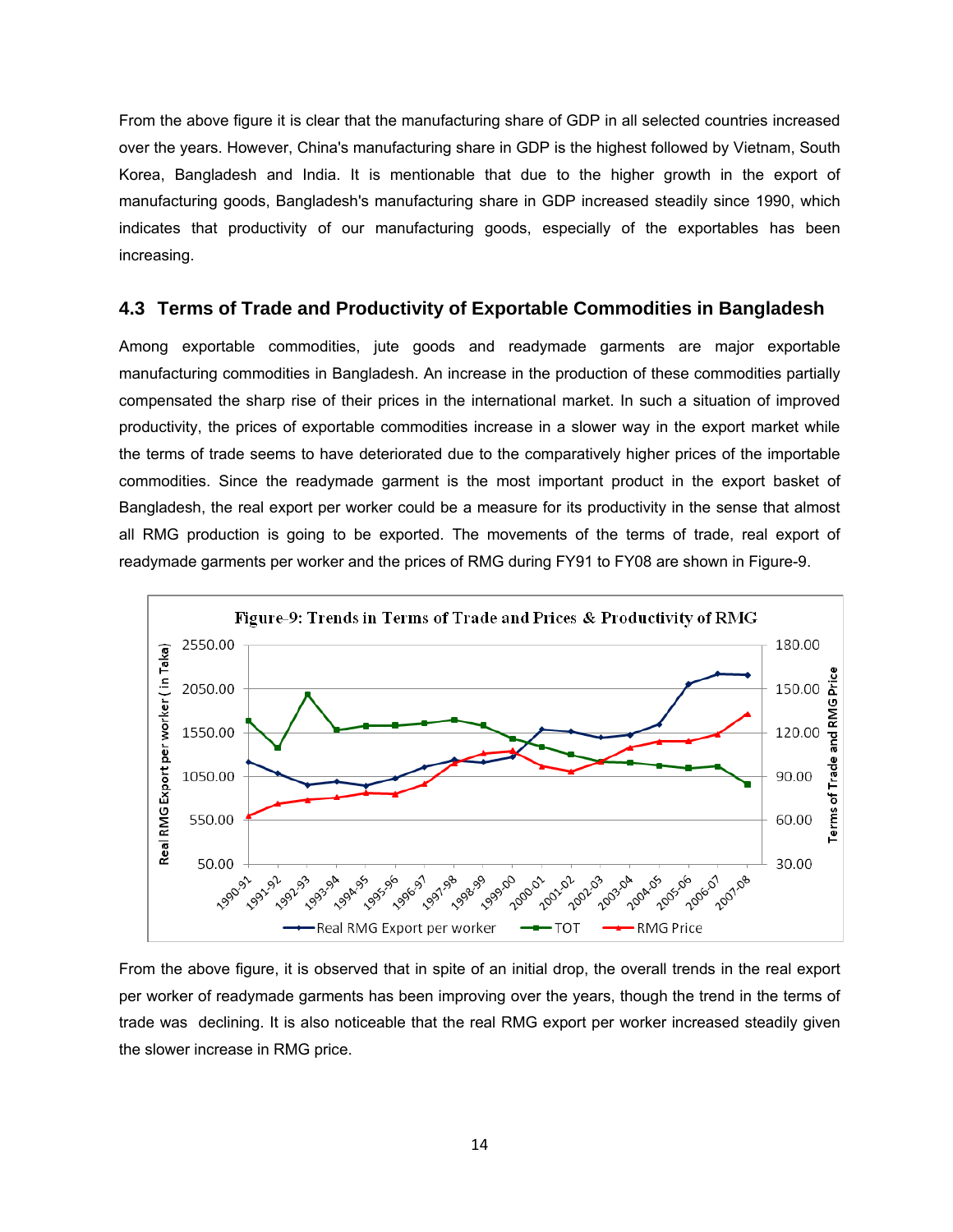#### **5. Terms of trade and Macroeconomic Variables**

We have seen that in Bangladesh, the recent trend in terms of trade was falling but due to the improved productivity of major exportable commodities there was no loss on the export receipts. Export growth was robust because of comparatively lower prices of exportable commodities supported by the gains in export productivity. Despite higher payments associated with higher import prices, Bangladesh's balance of payments strengthened due to better performance in exports and other current account receipts like remittances. Below we examine whether and how the negative trend in the of terms of trade had influenced some macroeconomic variables like balance of trade or current account balance, real effective exchange rate, etc.

#### **5.1 Terms of Trade and Current Account Balance or Balance of Trade**

In Bangladesh, it is observed that regardless of the ups and downs, the long term path of balance of trade (Boot) and terms of trade moved almost in the same direction indicating that imports became more expensive than export earnings. However, the long term path of current account balance moves in the opposite direction as that of the terms of trade. The most important contributing factor in this fascinating performance of current account balance is the continuous increase in remittances together with the robust export growth despite the acceleration of import payments. The movements in the terms of trade, current account balance and balance of trade are shown in figure-10.



**Figure -10: Movements in Terms of Trade, Current Account Balance and Balance of**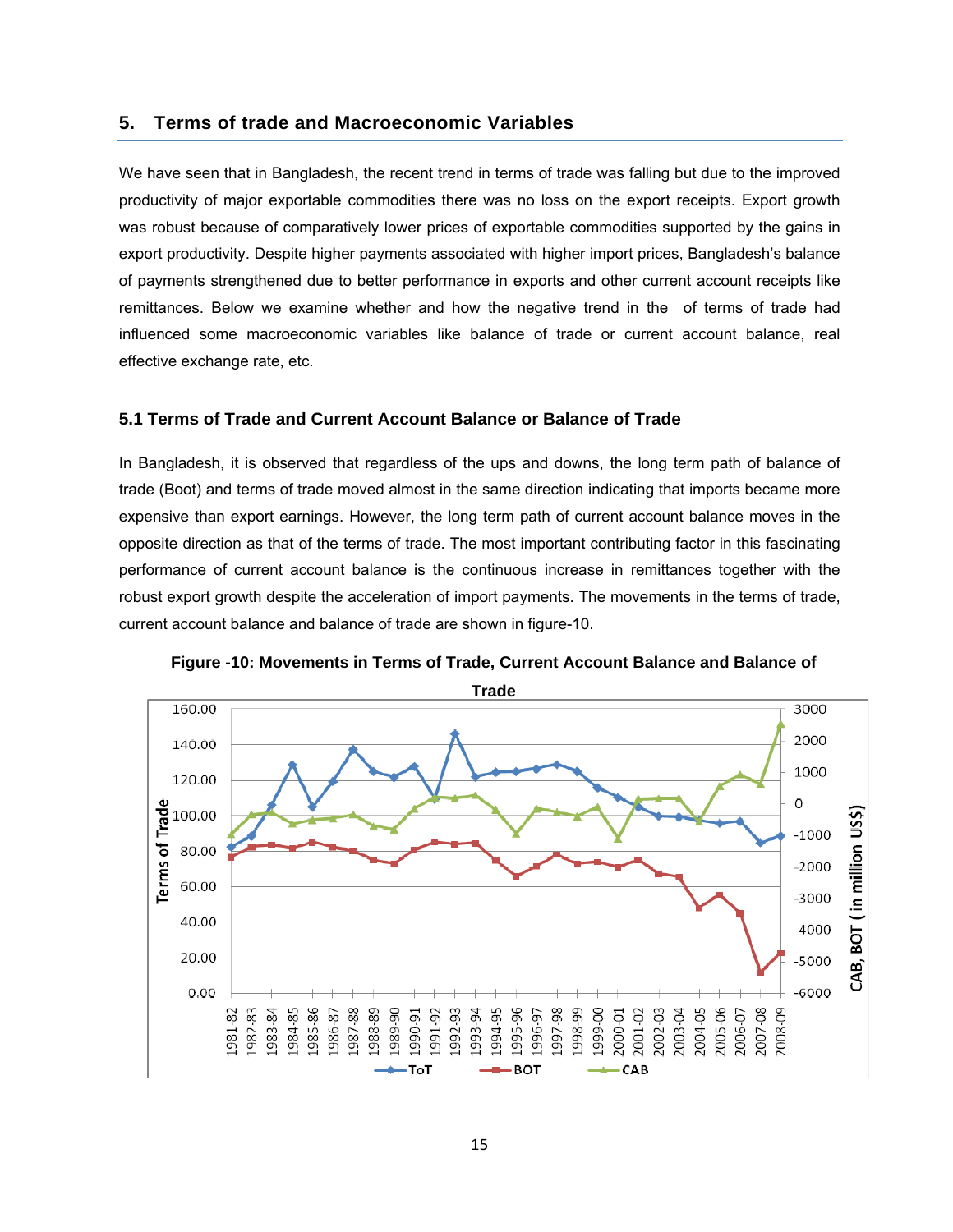#### **5.2 Terms of Trade and Real Effective Exchange Rate (REER)**

Movements in the index of real effective exchange rate (REER) of a country are often linked to the corresponding movements or trends in the terms of trade of the country. Therefore deterioration in the terms of trade may also lead to a depreciation of the index of real effective exchange rate. In Bangladesh apart from some fluctuations before FY93, the REER and the terms of trade had similar pattern of movements. In other words, both of the movements in the terms of trade and real effective exchange rate were falling. A decrease in the index of REER indicates real depreciations of Bangladesh's Taka against the currencies of its partners' countries. The trends in the terms of trade and REER are shown in figure-11.



#### **5.3 Terms of Trade and Export-Import Ratio**

An increase in the relative volume of export to import indicates the export grows more than imports. Therefore, it induces the exporters to increase the volume of exports in the coming year by offering competitive prices. In such consideration, the price of exportable increases less than that of imports and the terms of trade declines. From figure-12, it is observed that during FY80-FY97 the relationship between terms of trade and export-import ratio was somewhat positive. But from FY98 to FY09 this relationship reversed, indicating that in recent years our exportable commodities especially RMG became more completive in international market due to increase in productivity. Therefore, the growth of export was more than that of import.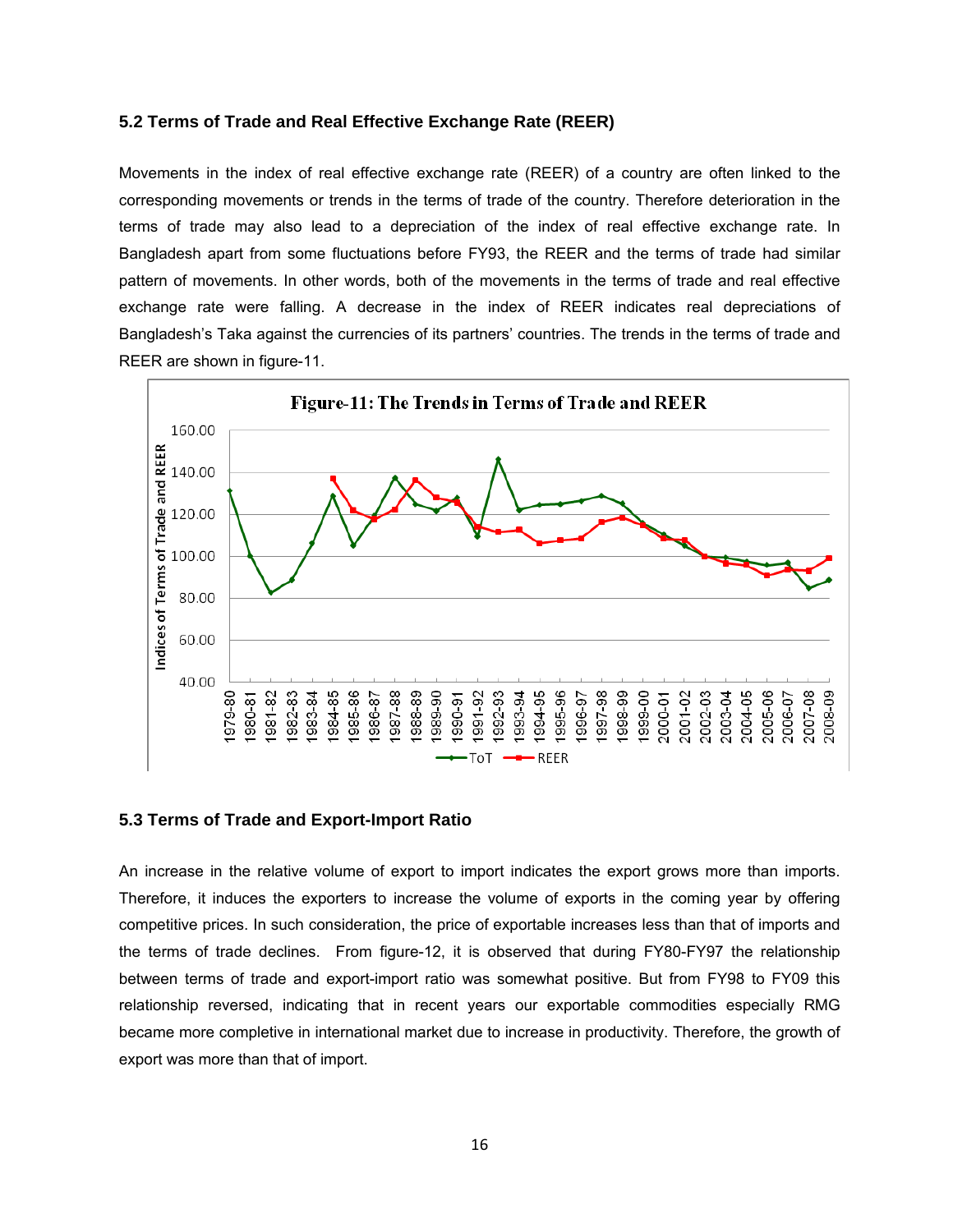

 **Figure-12: The Trends in Terms of Trade and Export-Import Ratio** 

#### 6. Methodology and Model Specification

The terms of trade in Bangladesh is falling, and it is sustainable because of the impacts from RMG Productivity gain (since about 80% of our total export consists of RMG), real effective exchange rate, export-import ratio and different internal and external shocks. Therefore it is important to empirically assess the relationship of terms of trade with RMG Productivity, real effective exchange rate, exportimport ratio and with other shocks. *Here all of the variables without the dummy variables are in natural log form.* 

#### **6.1 Total Factor Productivity (TFP)**

To see whether the continuous fall in ToT was compensated by increased productivity or not, we can measure the total factor productivity especially in the RMG sector. The measurement of total factor productivity requires the estimation of a production function from which we derive the total factor productivity measure. To keep the analysis simple, we use a Cobb-Douglas type production function. The production function can be expressed as follows:

*Y* = *A*  $K^a L^b$ , *0* < *a* < 1 and *0* < *b* < 1,

Where *Y* equals real GDP, *K* equals capital, *L* equals labour, *a* equals the contribution of capital to output, *b* equals the contribution of labour, and *A* equals an index of total factor productivity. TFP is derived in the following manner:

$$
A = \frac{Y}{K^{\alpha} L^{b}}
$$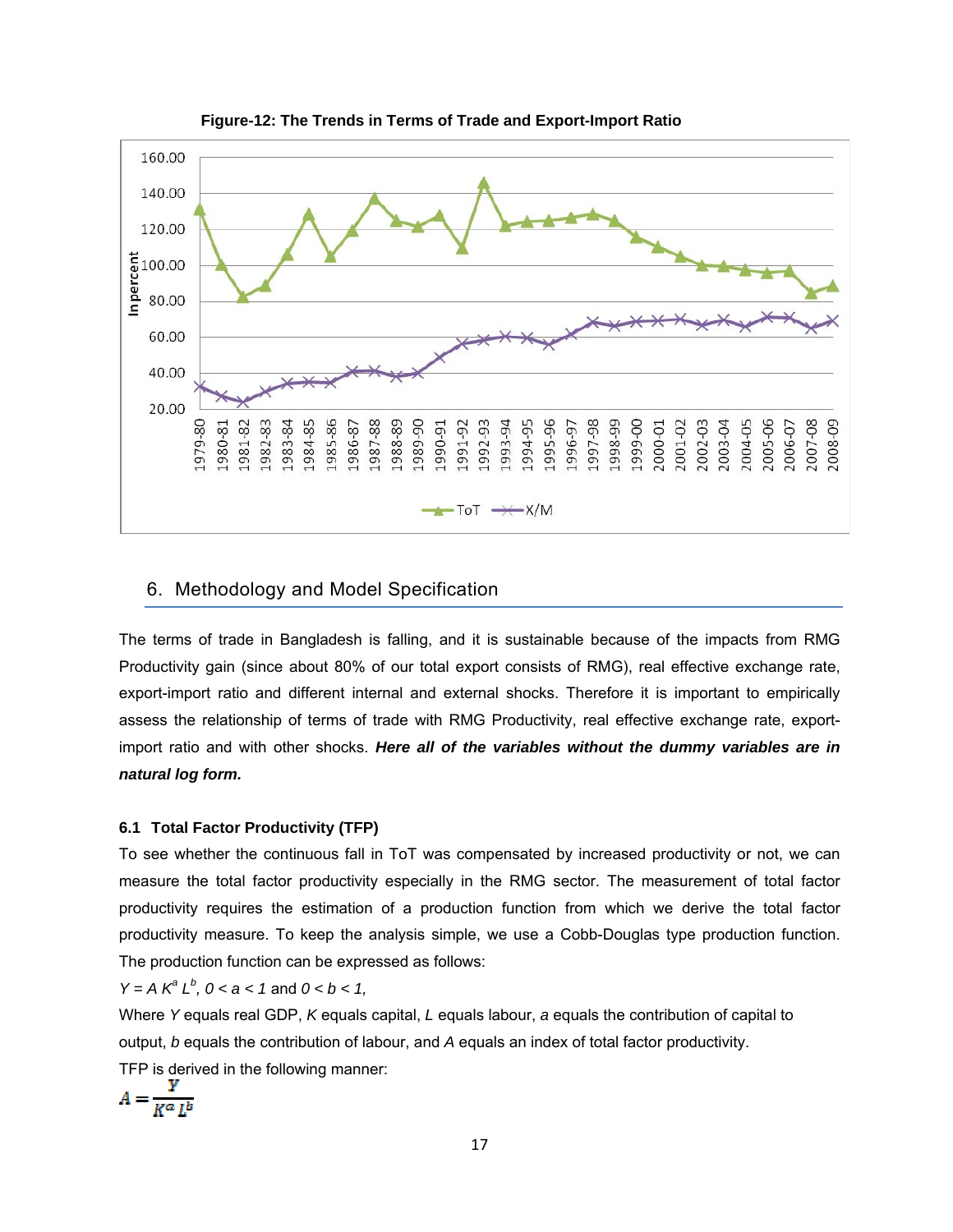After taking logs, TFP is represented by

#### $ln A = ln Y - a ln K - b ln L$

In estimation, the residual can be considered the proxy for productivity in the RMG sector, whereas Y stands for real RMG export in million taka, K stands for credit to the industrial sector in million taka, and L stands for number of workers in million in the RMG sector.

#### **6.2 Causality Tests**

To explain the Granger test, we consider the often asked question: Is it X that "causes" the variable *Y*  (X→ *Y*) or is it the variable *Y* that causes X (*Y*→X), where the arrow points to the direction of causality. The Granger causality test assumes that the information relevant to the prediction of the respective variables, X and *Y*, is contained solely in the time series data on these variables. The test involves estimating many of the pair of regressions like the following one:

$$
TOT_{t} = \sum_{i=1}^{n} \alpha_{i} \text{ Pr }oductivity_{t-i} + \sum_{j=1}^{n} \beta_{j} TOT_{t-j} + u1_{t}
$$
  
Pr *oductivity*<sub>t</sub> =  $\sum_{i=1}^{n} \lambda_{i} \text{ Pr }oductivity_{t-i} + \sum_{j=1}^{n} \delta_{j} TOT_{t-j} + u2_{t}$ 

Here it is assumed that the disturbances *u*1*<sup>t</sup>* and *u*2*<sup>t</sup>* are uncorrelated. In passing, note that, since we have two variables, we are dealing with bilateral causality.

#### **6.3 Co-integration Tests**

In the face of repeated internal and external shocks markets and entrepreneurs in Bangladesh faced uncertainty in many cases, so in this regard, to see the effect of these shocks on terms of trade and balance of trade we considered some dummy variables along with other real variables. We considered *democracy* for impact of transition to democracy in 1990 in Bangladesh which indicates massive trade liberalization; *eacrisis* for impact of East Asian crisis in 1997; *flood* for impact of severe flooding in 1998 when 66% of the landmass was submerged, 1000 deaths occurred, 26000 livestock lost and 16000 km roads were damaged; *calamity* for impact of severe floods in 2003 when 36% of the country got flooded and 36 million people were affected and *mfa* for impact of Multi Fibre Arrangement which phasing out from January 2005.

So we considered

|          | democracy = 1 when year $> = 1990$<br>$= 0$ otherwise |
|----------|-------------------------------------------------------|
| eacrisis | $= 1$ if year $>= 1997$<br>$= 0$ otherwise            |
| flood    | $= 1$ when year $>= 1998$<br>$= 0$ otherwise          |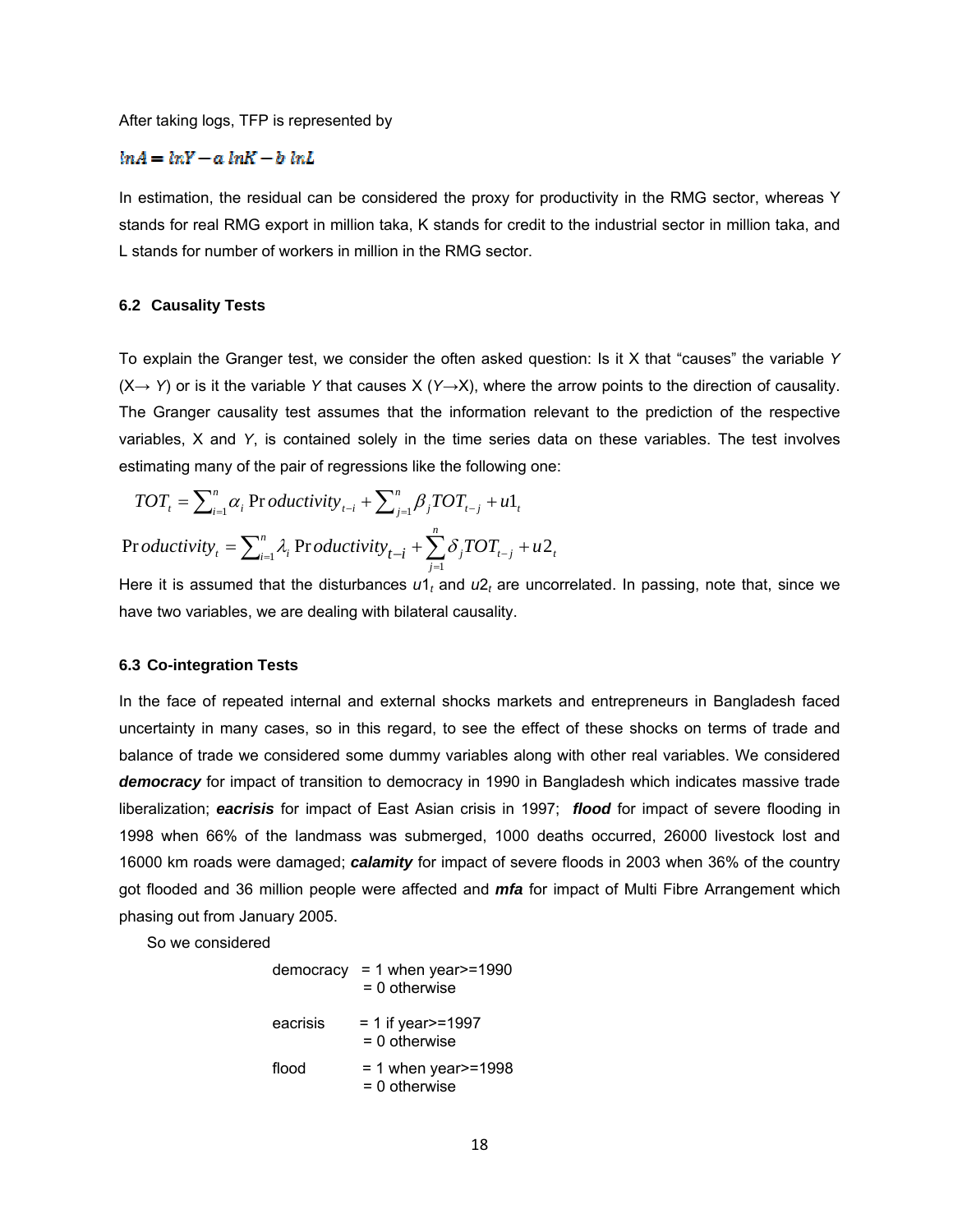| Calamity | $= 1$ when year $>= 2003$<br>$= 0$ otherwise   |
|----------|------------------------------------------------|
| Mfa      | $= 1$ when year $\leq$ 2005<br>$= 0$ otherwise |

To see the relationship of TOT and BOT among other variables we constructed the following equations for Co-integration test:

### *i) TOT=a RMG\_Productivity+bREER+cXMRATIO+u*

where Tot is terms of trade index, RMG Productivity is the Real RMG Export/employment in RMG sector, REER is real effective exchange rate index, XMRATIO is total export and total import ratio of our country.

- *ii) TOT=a1 RMGProductivity+b1REER+c1XMRATIO+d1 MFA+e1EACRISIS+u1*
- *iii) BOT=a2 TOT+b2DEMOCRACY+c2EACRISIS+d2 MFA+e2CALAMITY+u2*
- *iv) BOT=a3 TOT+b3GDP +c3DEMOCRACY+d3EACRISIS+e3 MFA+f3CALAMITY+u3*

The methodology employed in this paper uses Augmented Dickey-Fuller test for unit root to check the stationarity of the time series variables. We have conducted here the Engle-Granger Co-integration and Engle-Granger Error Correction Mechanism to see the long run and short run relationship among the variables. The data are time series in nature and are taken from secondary sources like BBS, MOF, EPB, BGMEA, Bangladesh Bank, International Financial Statistic (IFS) and various websites.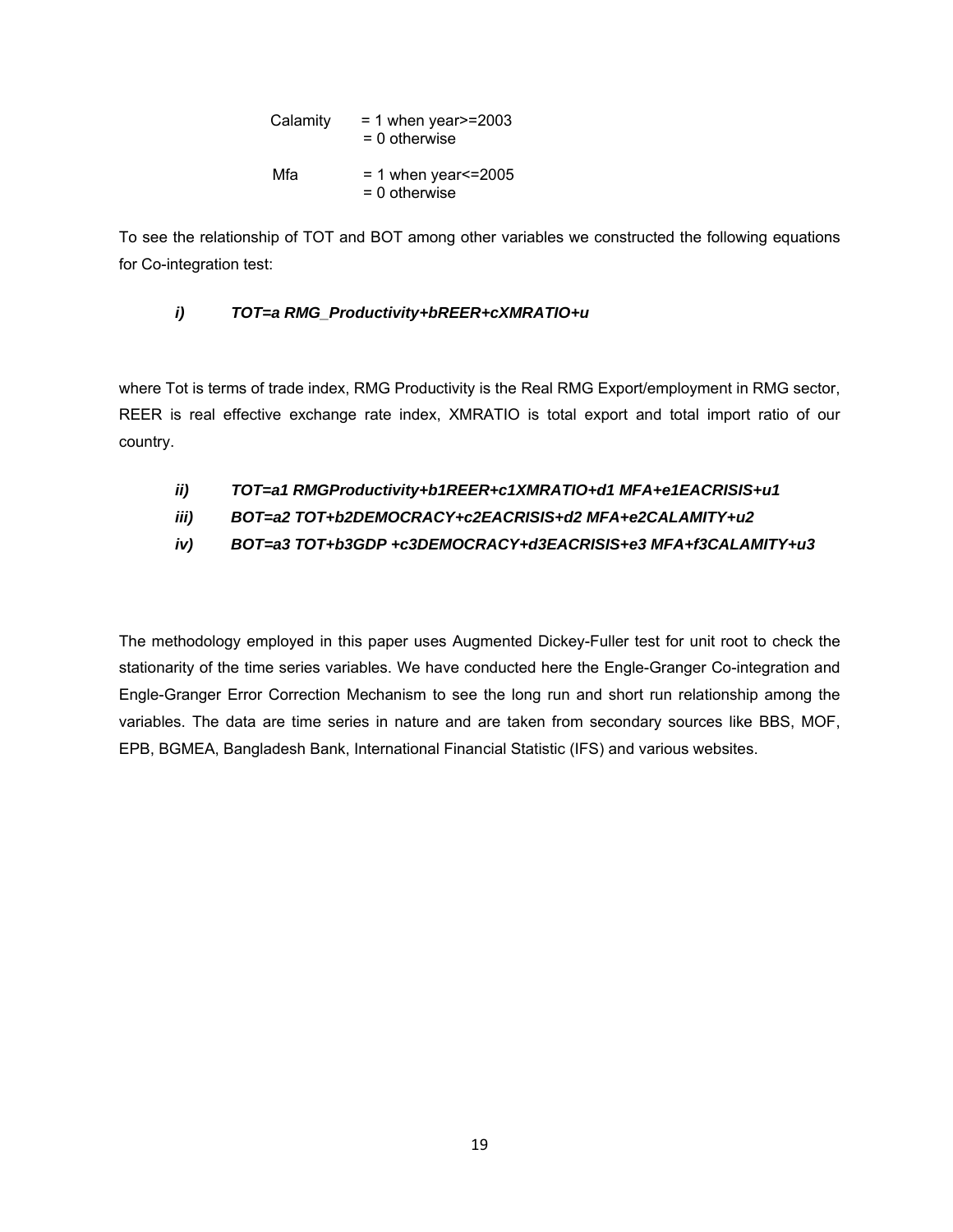## **7. Analysis of Empirical Findings**

Using econometric application, we got empirical results of our model specified in the earlier section. The results have some important implications which lead us to draw conclusions and recommendations.

#### **7.1 The result of Total Factor Productivity (TFP)**

From table 7.1 in the decomposition of total factor production function using Cobb-Douglas Production function we found there is an increasing returns to scale in the RMG sector, where Y=ln(real RMG export in million taka), K=ln(credit to the industrial sector in million taka), and L=ln(number of workers in million in RMG sector).

| Dependent Variable: Y                       |                     |                       |             |             |
|---------------------------------------------|---------------------|-----------------------|-------------|-------------|
| Method: Least Squares                       |                     |                       |             |             |
|                                             |                     |                       |             |             |
| Date: 11/02/11 Time: 11:48                  |                     |                       |             |             |
| Sample (adjusted): 1984 2009                |                     |                       |             |             |
| Included observations: 26 after adjustments |                     |                       |             |             |
| Variable                                    | Coefficient         | Std. Error            | t-Statistic | Prob.       |
| Κ                                           | 0.431891            | 0.102488              | 4.214076    | 0.0003      |
|                                             |                     |                       |             |             |
|                                             | 1.071676            | 0.087616              | 12.23151    | 0.0000      |
| С                                           | 2.109443            | 1.190367              | 1.772094    | 0.0896      |
| Serial Correlation                          | 8.977817 (0.001522) |                       |             |             |
| <b>Functional Form</b>                      | 12.15222 (0.002093) |                       |             |             |
| Normality                                   | 1.577039 (0.454517) |                       |             |             |
| Heteroscedasticity                          | 11.65787 (0.000038) |                       |             |             |
| R-squared                                   | 0.990660            | Mean dependent var    |             | 6.855892    |
| Adjusted R-squared                          | 0.989848            | S.D. dependent var    |             | 1.551266    |
| S.E. of regression                          | 0.156300            | Akaike info criterion |             | $-0.765911$ |
| Sum squared resid                           | 0.561883            | Schwarz criterion     |             | $-0.620746$ |
| Log likelihood                              | 12.95684            | F-statistic           |             | 1219.800    |
| Durbin-Watson stat                          | 0.631091            | Prob(F-statistic)     |             | 0.000000    |
|                                             |                     |                       |             |             |

**Table 7.1 Cobb Douglas Production Function**

 Notes: (i) Figures in bold numbered and in parentheses are respectively F-statistic and Prob(F-statistic) (ii) For diagnostics, Godfrey's( 1978a, 1978b) LM test for serial correlation, Ramsey's (1969, 1970) RESET test for functional form, White's(1980) general heteroscedasticity test for heteroscedastcity and for normality, Jarque-Bera (1980) and Bera-Jarque tests have been performed.

From the above estimated equation we get total factor productivity (TFP) index and it is shown in the figure-13 along with terms of trade.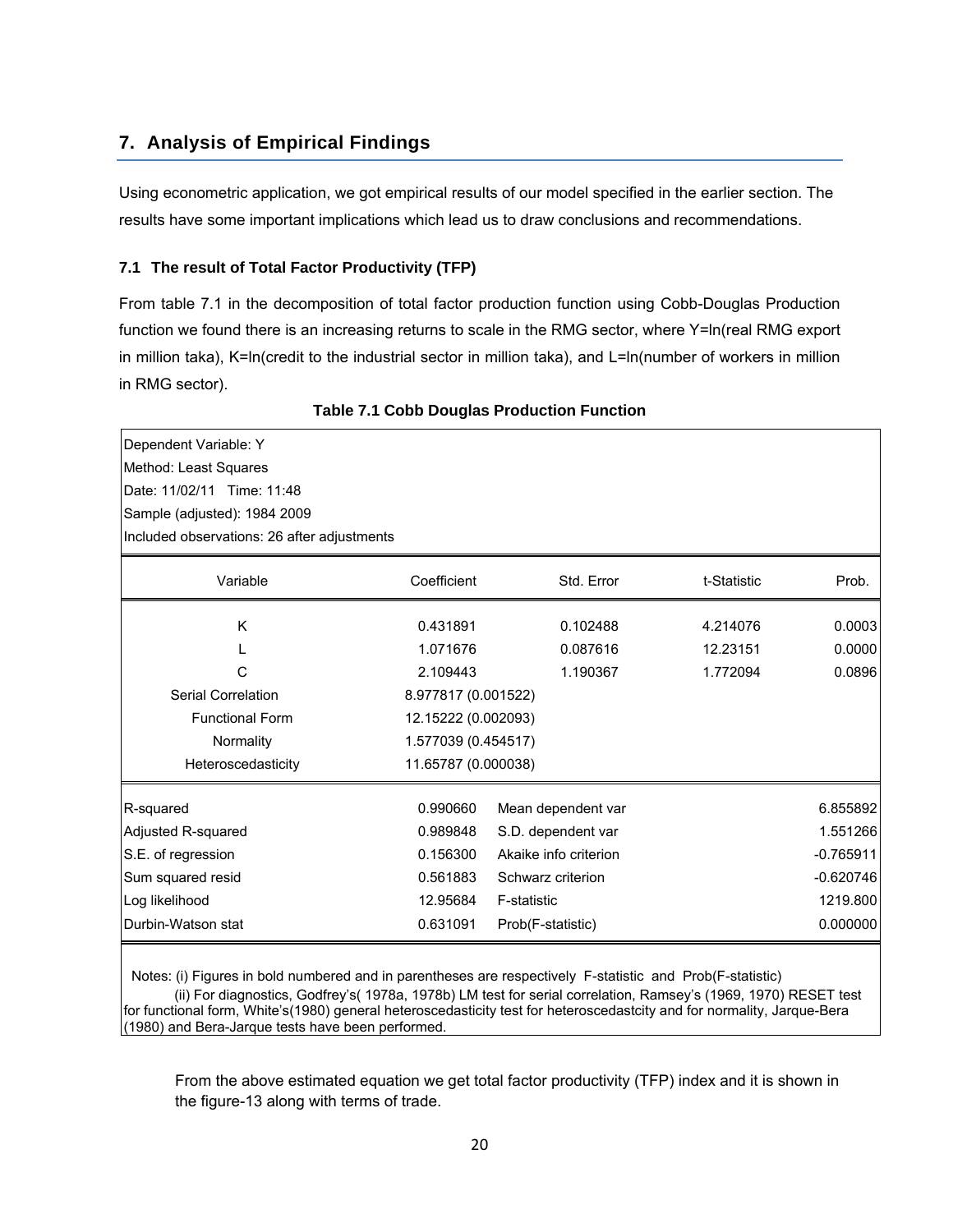

**Figure -13: Movements in Terms of Trade and Total Factor Productivity**

From figure-13 it is observed that from FY86 to FY93, TFP remained boom and bust situation after that period. It is on an average increasing continually up to FY06 with some fluctuations and thereafter it is falling. TFP is affected by the quality of our economic, social, and political institutions.

#### **7.2 The results of Granger Causality Tests:**

From table 7.2 we see from the Granger Causality test that there is an unidirectional causality from RMG Productivity (Productivity variable) to terms of trade (Tot variable) in 1% level of significance in the first lag and terms of trade (Tot) Granger causes real effective exchange rate (REER) in 5% level of significance in one year lag. We also see that the export import ratio (XMRatio) Granger causes terms of trade (Tot) in the 5% level of significance in two year lags.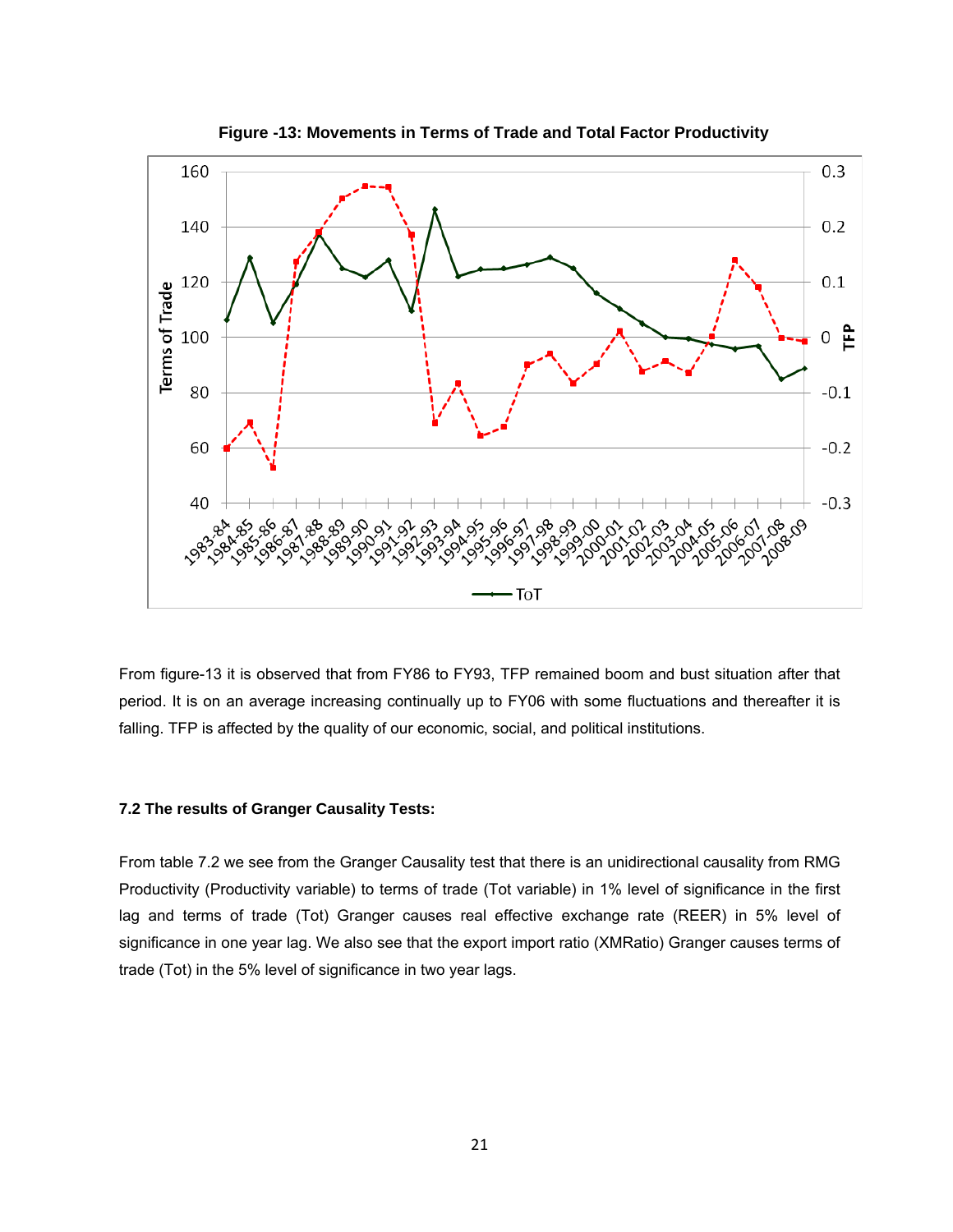| <b>Table 7.2 Granger Causality Test</b>    |     |             |             |
|--------------------------------------------|-----|-------------|-------------|
| Pair wise Granger Causality Tests          |     |             |             |
| Date: 11/02/11 Time: 12:15                 |     |             |             |
| Sample: 1980 2009                          |     |             |             |
| Lags: 1                                    |     |             |             |
|                                            |     |             |             |
| Null Hypothesis:                           | Obs | F-Statistic | Probability |
| RMGPRODUCTIVITY does not Granger Cause TOT | 25  | 8.75276     | 0.00726     |
| TOT does not Granger Cause RMGPRODUCTIVITY |     | 0.45500     | 0.50699     |
|                                            |     |             |             |
|                                            | Obs | F-Statistic | Probability |
| Null Hypothesis:                           |     |             |             |
|                                            | 24  | 0.68637     | 0.41672     |
| REER does not Granger Cause TOT            |     |             |             |
| <b>TOT does not Granger Cause REER</b>     |     | 5.16271     | 0.03371     |
| Lags: 1                                    |     |             |             |
| Null Hypothesis:                           | Obs | F-Statistic | Probability |
| XMRATIO does not Granger Cause TOT         | 29  | 0.15613     | 0.69597     |
| TOT does not Granger Cause XMRATIO         |     | 0.28988     | 0.59487     |
|                                            |     |             |             |
| Lags: 2                                    |     |             |             |
| Null Hypothesis:                           | Obs | F-Statistic | Probability |
| XMRATIO does not Granger Cause TOT         | 28  | 4.72002     | 0.01916     |
| TOT does not Granger Cause XMRATIO         |     | 0.13979     | 0.87027     |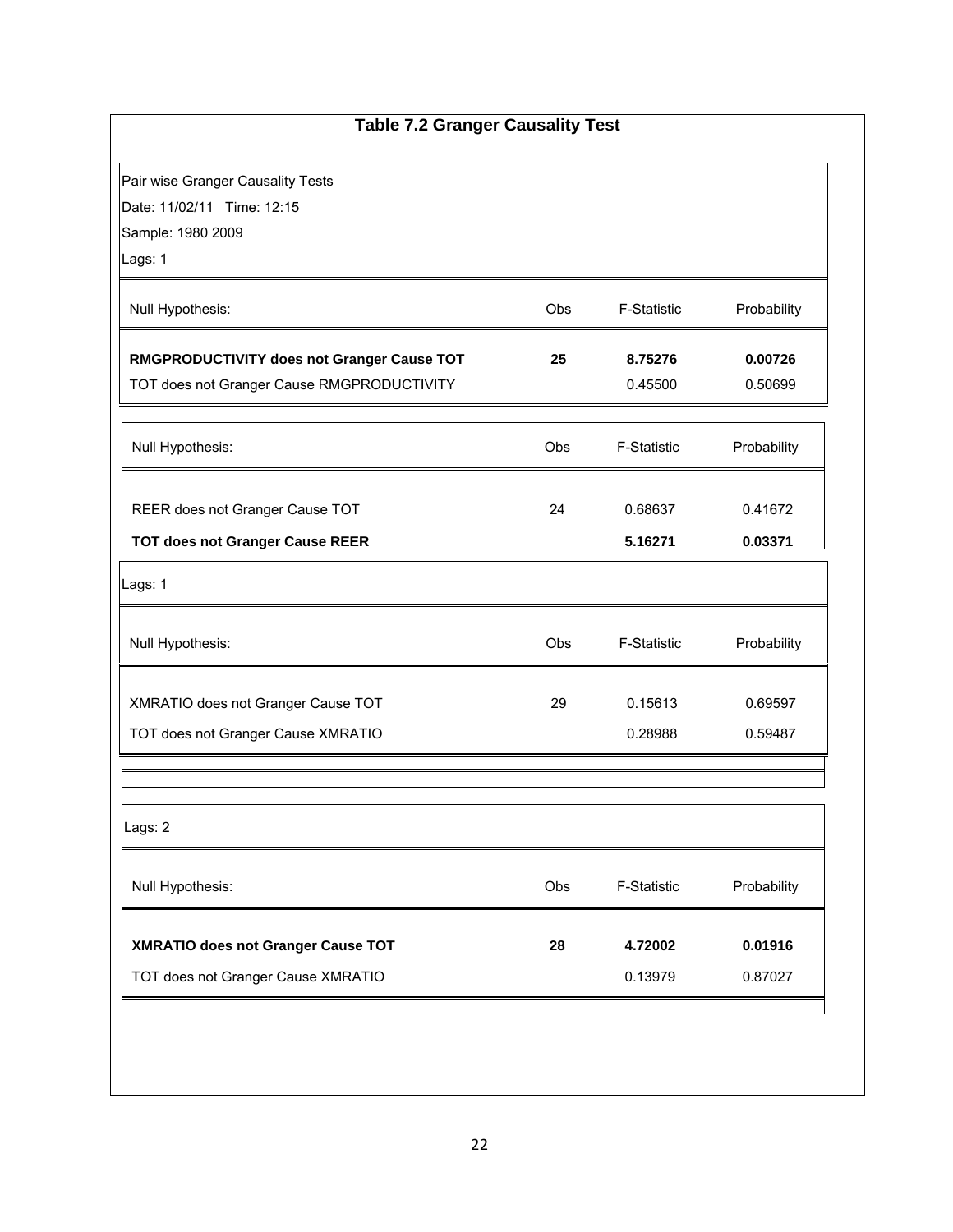| <b>Table 7.2.1 Granger Causality Test</b> |            |                    |             |  |
|-------------------------------------------|------------|--------------------|-------------|--|
| Pair wise Granger Causality Tests         |            |                    |             |  |
| Date: 11/02/11 Time: 12:27                |            |                    |             |  |
| Sample: 1980 2009                         |            |                    |             |  |
| Lags: 1                                   |            |                    |             |  |
| Null Hypothesis:                          | Obs        | F-Statistic        | Probability |  |
| TOT does not Granger Cause BOT            | 29         | 0.14832            | 0.70328     |  |
| BOT does not Granger Cause TOT            |            | 2.29688            | 0.14170     |  |
|                                           |            |                    |             |  |
| Lags: 2                                   |            |                    |             |  |
| Null Hypothesis:                          | Obs        | <b>F-Statistic</b> | Probability |  |
| TOT does not Granger Cause BOT            | 28         | 0.60959            | 0.55212     |  |
| <b>BOT does not Granger Cause TOT</b>     |            | 2.79973            | 0.08161     |  |
|                                           |            |                    |             |  |
| Lags: 1                                   |            |                    |             |  |
| Null Hypothesis:                          | <b>Obs</b> | <b>F-Statistic</b> | Probability |  |
| GDP does not Granger Cause BOT            | 29         | 0.10692            | 0.74629     |  |
| <b>BOT does not Granger Cause GDP</b>     |            | 10.9009            | 0.00280     |  |

From table 7.2.1 we see that balance of trade (BOT) Granger causes terms of trade (Tot variable) in 10% level of significance in one year lag and balance of trade (BOT) Granger causes terms of trade (Tot variable) in 10% level of significance in two year lags. It is also evident from table 7.2.1 that balance of trade (BOT) Granger causes GDP in 1% level of significance in one year lag.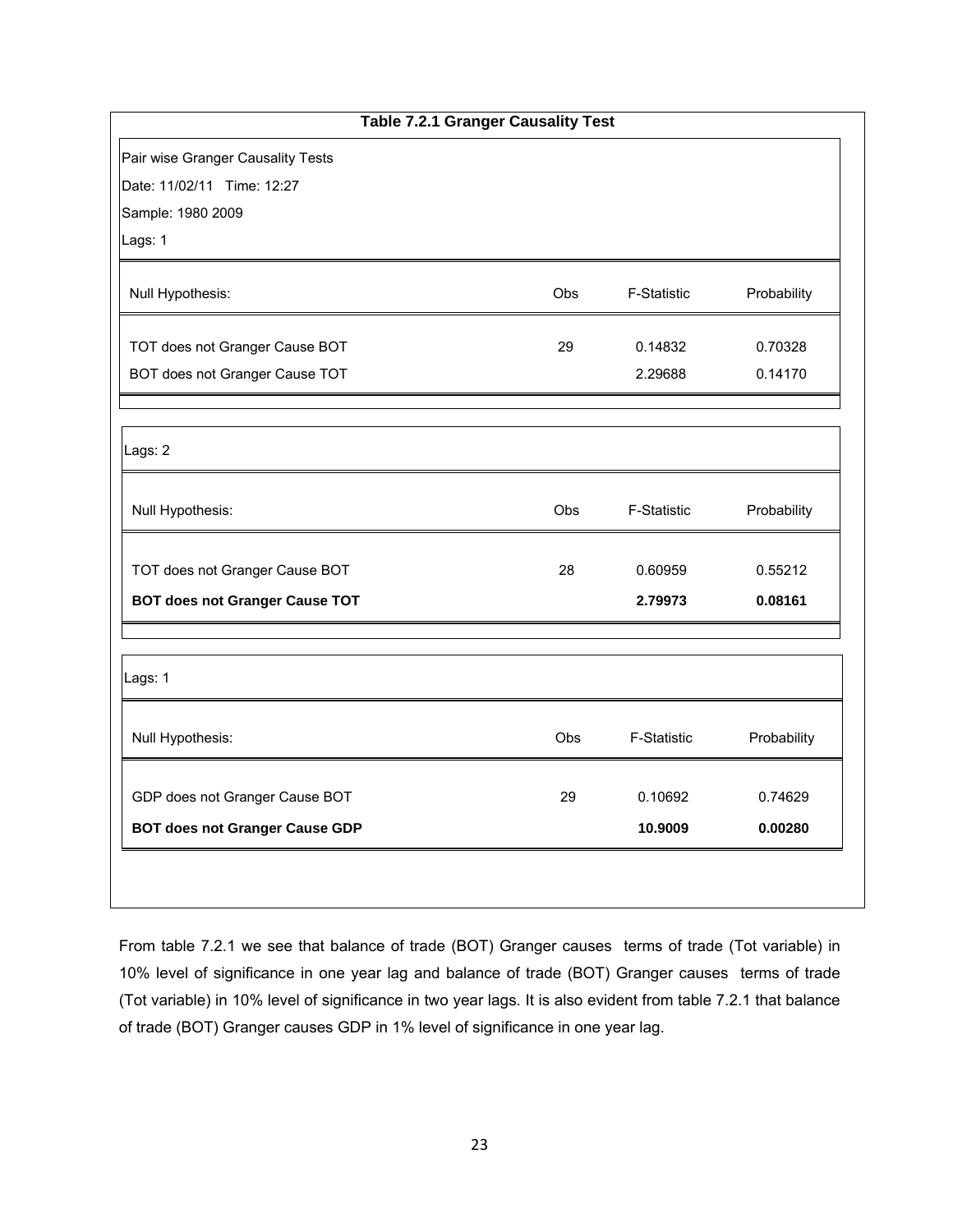#### **7.3 The results of Cointegration Tests**

We see that with ToT, RMG Productivity, REER, XM Ratio and BOT none of which is stationary in the level form and all of the variables are stationary in the first difference form.

In table 7.3, results of the unit root tests have been reported. The tests for stationarity show that in the level form Tot, RMG Productivity, REER, XMRatio and BOT are not stationary based on ADF and PP tests, where the absolute values of ADF and PP statistics are lower than those of 5-percent critical values. Only the variable GDP is stationary in the level form based on the PP test statistics as the absolute value of the statistic is higher than critical value in both of without and trend case.

| Table 7.3: Unit root Tests with ADF and PP |                     |                  |                  |                   |  |  |  |
|--------------------------------------------|---------------------|------------------|------------------|-------------------|--|--|--|
|                                            |                     |                  |                  |                   |  |  |  |
|                                            |                     | <b>ADF</b>       |                  | PP                |  |  |  |
|                                            |                     |                  |                  |                   |  |  |  |
| Variables                                  | Without             | With             | Without          | <b>With Trend</b> |  |  |  |
|                                            | Trend               | Trend            | Trend            |                   |  |  |  |
| <b>TOT</b>                                 | $-1.552(-2.992)$    | $-1.787(-3.588)$ | $-2.469(-2.989)$ | $-2.548(-3.584)$  |  |  |  |
|                                            |                     |                  |                  |                   |  |  |  |
| <b>RMG Productivity</b>                    | $-0.064$ $(-3.000)$ | $-1.948(-3.600)$ | $0.095(-3.000)$  | $-1.739(-3.600)$  |  |  |  |
|                                            |                     |                  |                  |                   |  |  |  |
| <b>REER</b>                                | $-1.229(-3.000)$    | $-3.249(-3.600)$ | $-1.990(-3.000)$ | $-2.910(-3.600)$  |  |  |  |
|                                            |                     |                  |                  |                   |  |  |  |
| XM_Ratio                                   | $-1.486(-2.992)$    | $-1.747(-3.588)$ | $-0.953(-2.989)$ | $-1.937(-3.584)$  |  |  |  |
|                                            |                     |                  |                  |                   |  |  |  |
| <b>BOT</b>                                 | $-2.384(-2.992)$    | $-1.926(-3.588)$ | $-2.064(-2.989)$ | $-1.920(-3.584)$  |  |  |  |
|                                            |                     |                  |                  |                   |  |  |  |
| <b>GDP</b>                                 | $2.208(-2.992)$     | $2.548(-3.588)$  | 13.428(-2.989)   | 11.711(-3.584)    |  |  |  |
|                                            |                     |                  |                  |                   |  |  |  |

Notes: 1. ADF and PP tests have been performed using STATA 10 Package.

2. The values within the parentheses i.e. ( ) are critical values in the 5% level of significance.

In Table7.4, the results of the unit root tests have been reported. The tests for stationarity show that the ToT, RMG Productivity, REER, XM Ratio and BOT are stationary in difference form based on ADF and PP tests where the absolute values of ADF and PP statistics are higher than those of 5-percent critical values. GDP is not stationary in difference form based on ADF and PP tests as the absolute values of ADF and PP statistics are lower than those of 5-percent critical values.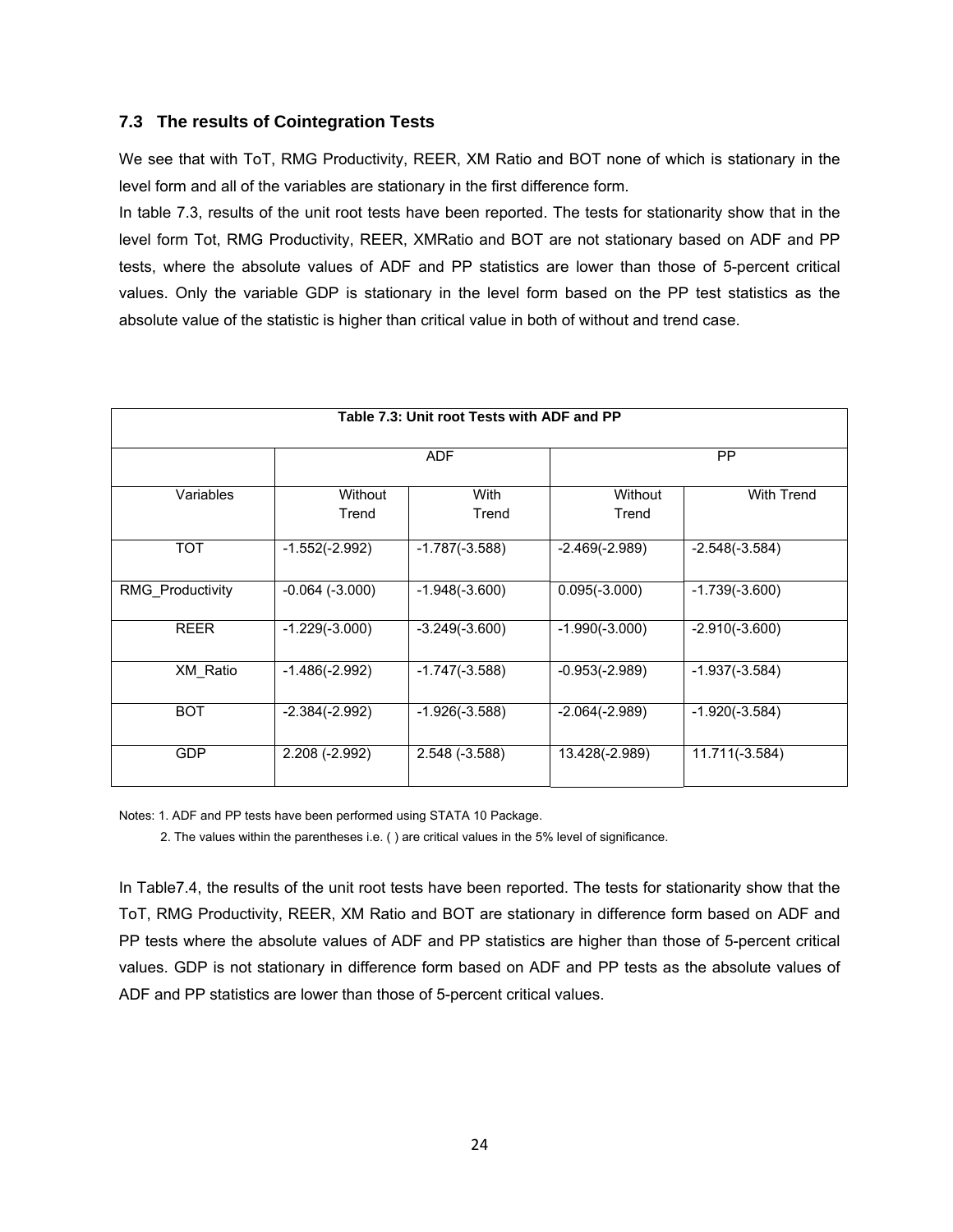| Table 7.4: Unit root Tests with ADF and PP |                      |                  |                      |                  |  |  |
|--------------------------------------------|----------------------|------------------|----------------------|------------------|--|--|
|                                            |                      | <b>ADF</b>       |                      | <b>PP</b>        |  |  |
| Variables                                  | <b>Without Trend</b> | With Trend       | <b>Without Trend</b> | With Trend       |  |  |
| TOT.dif                                    | $-5.719(-2.994)$     | $-6.426(-3.592)$ | -7.579(-2.992)       | $-7.767(-3.588)$ |  |  |
| RMG Productivity.dif                       | $-3.428(-3.000)$     | $-3.396(-3.600)$ | $-4.137(-3.000)$     | $-4.104(-3.600)$ |  |  |
| REER.dif                                   | $-3.604(-3.000)$     | $-3.507(-3.600)$ | $-4.578(-3.000)$     | $-4.422(-3.600)$ |  |  |
| XM Ratio.dif                               | $-5.321(-2.994)$     | $-5.770(-3.592)$ | $-5.257(-2.992)$     | $-5.369(-3.588)$ |  |  |
| BOT.dif                                    | $-4.975(-2.994)$     | $-5.963(-3.592)$ | $-5.370(-2.992)$     | $-5.601(-3.588)$ |  |  |
| GDP.dif                                    | $1.261(-2.994)$      | $-0.193(-3.592)$ | $2.108(-2.992)$      | $-0.016(-3.588)$ |  |  |

Notes: 1. ADF and PP tests have been performed using STATA 10 Package.

2. The values within the parentheses i.e. ( ) are critical values in the 5% level of significance.

We see from table 7.5 that In the long run, ToT is affected negatively by RMG Productivity in the 5% level of significance and positively by REER and XM Ratio in 1% and 5% level of significance respectively. We see that 1% increase in RMG Productivity causes 0.12% decrease in ToT.

However, the standard practice to find a valid long-run estimate requires co-integration tests of residuals of estimated TOT equation. The results of the co-integration tests of the residuals are reported in Table 7.6, which again confirms the rejection of the null hypothesis of no co-integration, i.e. a long-run relationship exists between TOT and RMG Productivity, REER and XM Ratio in Bangladesh.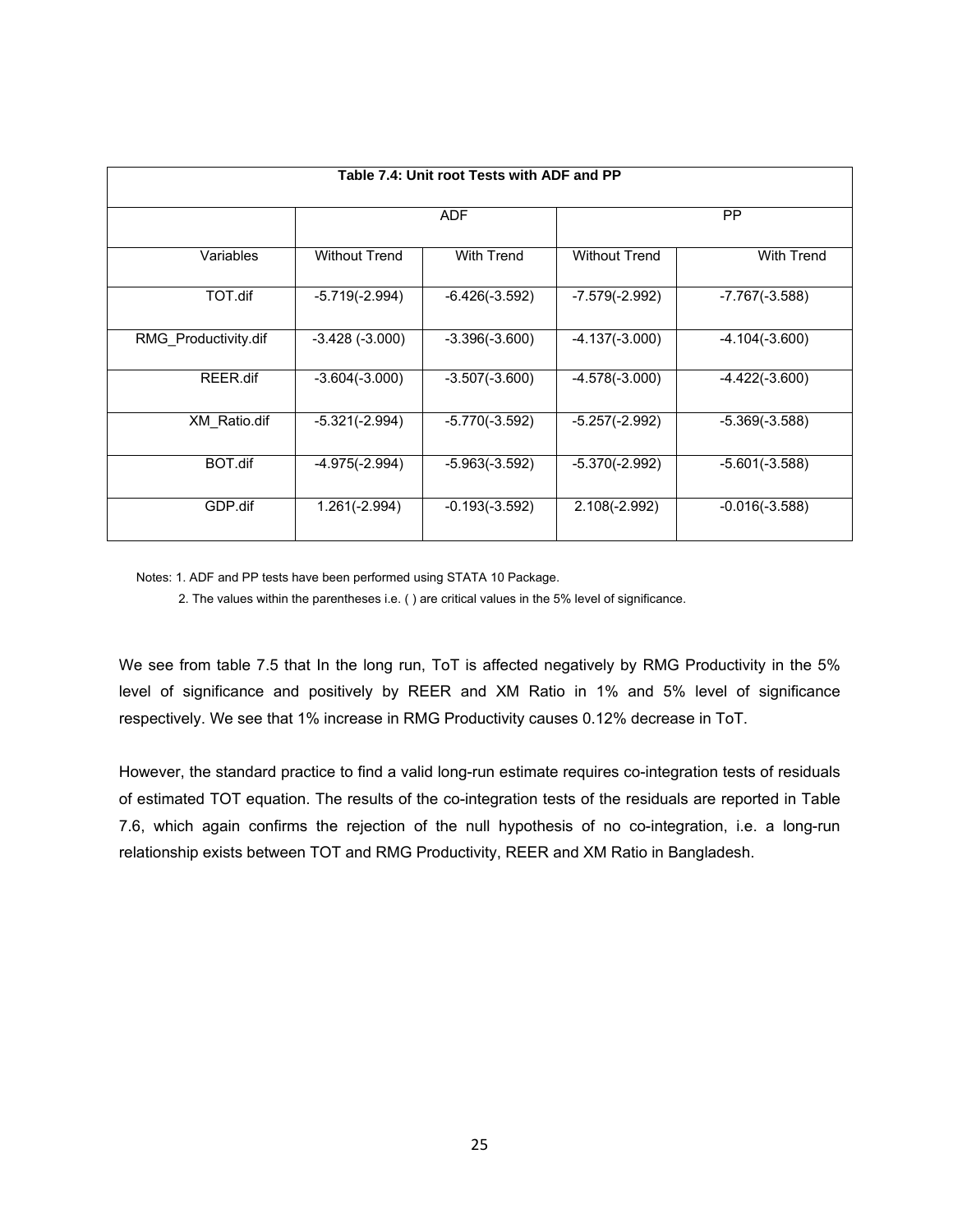## **Table 7.5: Estimation of the TOT Model**

Dependent Variable: LTOT

Method: Least Squares

Date: 10/26/11 Time: 14:21

Sample (adjusted): 1985 2009

Included observations: 25 after adjustments

| Variable                  | Coefficient | Std. Error                       | t-Statistic | Prob.    |  |  |
|---------------------------|-------------|----------------------------------|-------------|----------|--|--|
|                           |             |                                  |             |          |  |  |
| LRMGPRODUCTIVITY          | $-0.117261$ | 0.047545                         | $-2.466308$ | 0.0223   |  |  |
| LREER1                    | 0.935288    | 0.291940                         | 3.203697    | 0.0043   |  |  |
| <b>LXMRATIO</b>           | 39.98446    | 17.00240                         | 2.351694    | 0.0285   |  |  |
| $\mathsf{C}$              | $-183.1653$ | 78.93005                         | $-2.320603$ | 0.0305   |  |  |
| <b>Serial Correlation</b> |             | 0.800790 (0.463558)              |             |          |  |  |
| <b>Functional Form</b>    |             | 3.118160 (0.092687)              |             |          |  |  |
| Normality                 |             | 0.156216 (0.924865)              |             |          |  |  |
| Heteroscedasticity        |             | 3.328165 (0.025130)              |             |          |  |  |
| R-squared                 | 0.620093    | Mean dependent var               |             | 5.366817 |  |  |
| Adjusted R-squared        | 0.565820    | S.D. dependent var               |             | 0.074238 |  |  |
| S.E. of regression        | 0.048917    | Akaike info criterion            | $-3.051727$ |          |  |  |
| Sum squared resid         | 0.050251    | Schwarz criterion<br>$-2.856706$ |             |          |  |  |
| Log likelihood            | 42.14658    | F-statistic                      |             |          |  |  |
| Durbin-Watson stat        | 1.431453    | Prob(F-statistic)                |             | 0.000118 |  |  |
|                           |             |                                  |             |          |  |  |

 Notes: (i) Figures in bold numbered and in parentheses are respectively F-statistic and Prob(F-statistic) (ii) For diagnostics, Godfrey's( 1978a, 1978b) LM test for serial correlation, Ramsey's (1969,1970) RESET test for functional form, White's(1980) general heteroscedasticity test for heteroscedastcity and for normality, Jarque-Bera (1980) and Bera-Jarque tests have been performed.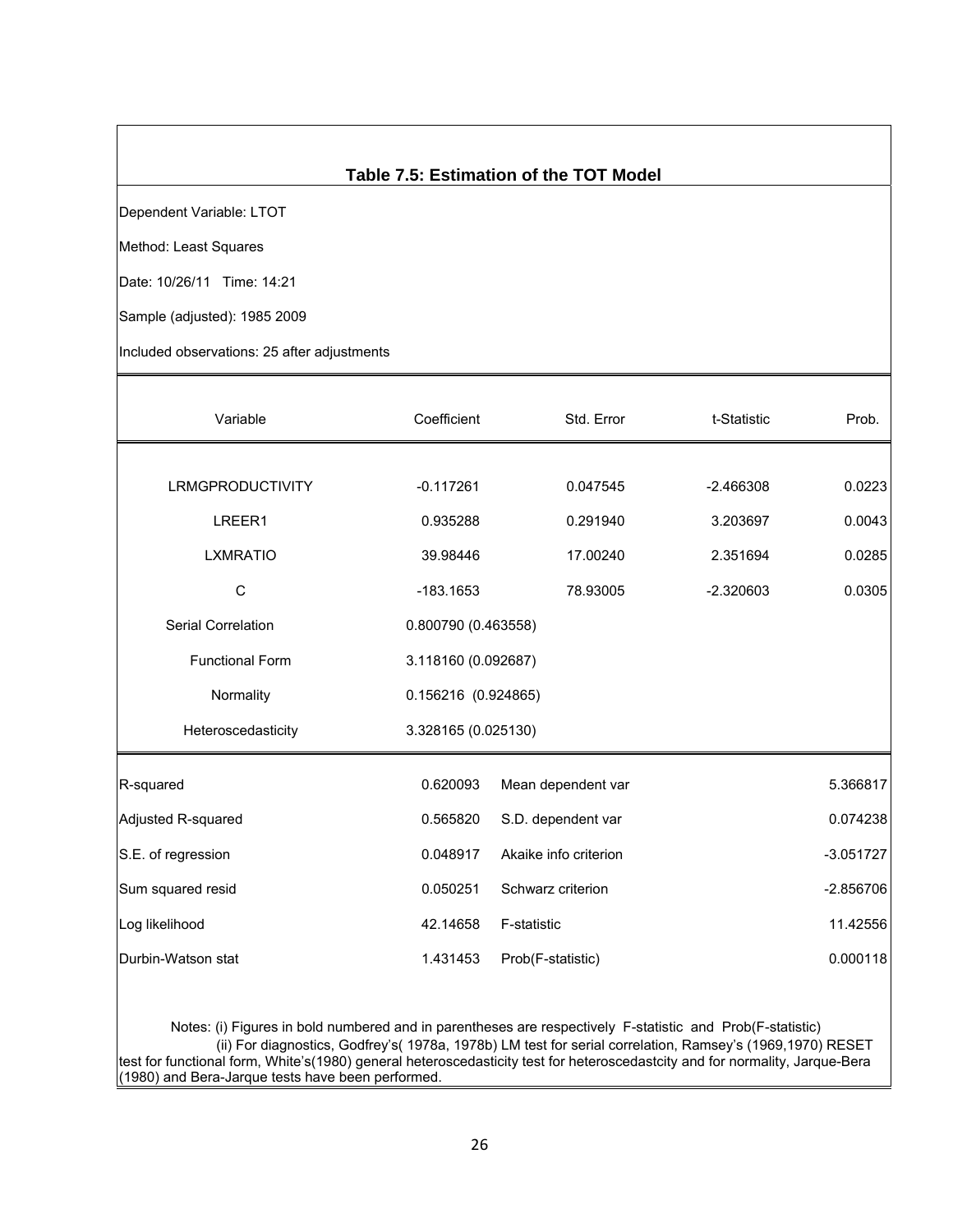| Table 7.6: Unit Root Tests with ADF and PP |                      |                   |                      |                  |  |  |  |
|--------------------------------------------|----------------------|-------------------|----------------------|------------------|--|--|--|
|                                            |                      | <b>ADF</b>        |                      | PP               |  |  |  |
|                                            | <b>Without Trend</b> | <b>With Trend</b> | <b>Without Trend</b> | With Trend       |  |  |  |
| Error term                                 | $-3.326(-3.000)$     | $-4.042(-3.600)$  | $-3.693(-3.000)$     | $-3.790(-3.600)$ |  |  |  |

Notes: 1. ADF and PP tests have been performed using STATA 10 Package.

2. The values within the parentheses i.e. ( ) are critical values in the 5% level of significance.

The second stage of cointegration, the Engle-Granger procedure comprises of the estimation of the error correction mechanism (ECM). Sargan (1984) uses the error correction mechanism, which has later been popularized by Engle and Granger, who corrected for disequilibrium in the short run and long run. The ECM has several advantages: first, the ECM incorporates both the short-run and long-run effects assuming that the variables are co-integrated. The second one is that assuming co-integration; all the terms in the model are stationary so that standard regression techniques are valid (Harris, 1995). The estimated coefficients of the error correction term (long-run effects) and the lagged values of the time series (short-run effects) are presented in table 7.7.

From table 7.7 we see that the short run equilibrium error is significant which indicates yearly disequilibrium is adjusted by 93 %. We also see in the short run, deviations of REER and export-import ratio from their previous period values, have significant positive effects on Tot deviation from its previous period value respectively in 1% and 5% level of significance. While short run deviations of RMG Productivity from its previous period values have significant negative effects on Tot deviation from its previous period value in 11% level of significance.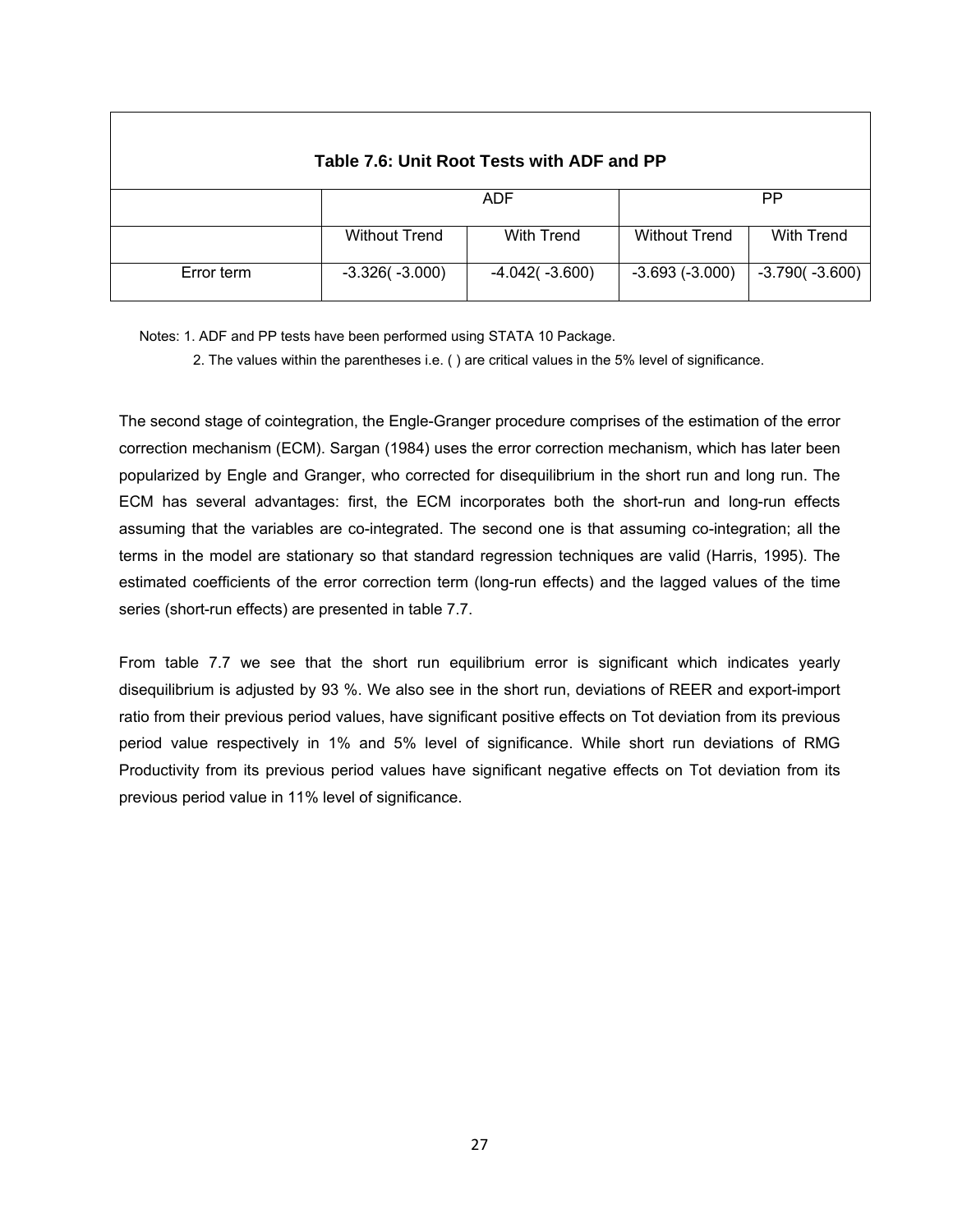## **Table 7.7: The Error Correction Model**

Dependent Variable: LTOTDIF

Method: Least Squares

Date: 10/26/11 Time: 16:40

Sample (adjusted): 1986 2009

Included observations: 24 after adjustments

| Variable                                                                                                   | Coefficient         | Std. Error            | t-Statistic | Prob.       |  |
|------------------------------------------------------------------------------------------------------------|---------------------|-----------------------|-------------|-------------|--|
|                                                                                                            |                     |                       |             |             |  |
| <b>LRMGPRODUCTIVITYDIF</b>                                                                                 | $-0.149098$         | 0.089546              | $-1.665046$ | 0.1123      |  |
| LREER1DIF                                                                                                  | 1.422416            | 0.427493              | 3.327346    | 0.0035      |  |
| <b>LXMRATIODIF</b>                                                                                         | 66.36757            | 26.40342              | 2.513597    | 0.0211      |  |
| ERRORL1                                                                                                    | $-0.931563$         | 0.256325              | $-3.634304$ | 0.0018      |  |
| C                                                                                                          | 0.004216            | 0.011559              | 0.364717    | 0.7194      |  |
| Serial Correlation                                                                                         | 0.231589 (0.795734) |                       |             |             |  |
| <b>Functional Form</b>                                                                                     |                     | 0.160562 (0.693356)   |             |             |  |
| Normality                                                                                                  |                     | 1.053551 (0.590506)   |             |             |  |
| Heteroscedasticity                                                                                         |                     | 2.922585 (0.035014)   |             |             |  |
|                                                                                                            |                     |                       |             |             |  |
| R-squared                                                                                                  | 0.484945            | Mean dependent var    |             | $-0.008029$ |  |
| Adjusted R-squared                                                                                         | 0.376513            | S.D. dependent var    |             | 0.058217    |  |
| S.E. of regression                                                                                         | 0.045968            | Akaike info criterion |             | $-3.138671$ |  |
| Sum squared resid                                                                                          | 0.040149            | Schwarz criterion     |             | $-2.893243$ |  |
| Log likelihood                                                                                             | 42.66405            | F-statistic           |             | 4.472324    |  |
| Durbin-Watson stat                                                                                         | 1.963426            | Prob(F-statistic)     |             | 0.010264    |  |
| Natos: /i) Figures in beld puppered and in percettrose are respectively. E statistic and Dreb/E statistic) |                     |                       |             |             |  |

Notes: (i) Figures in bold numbered and in parentheses are respectively F-statistic and Prob(F-statistic)

 (ii) For diagnostics, Godfrey's( 1978a, 1978b) LM test for serial correlation, Ramsey's (1969,1970) RESET test for functional form, White's(1980) general heteroscedasticity test for heteroscedastcity and for normality, Jarque-Bera (1980) and Bera-Jarque tests have been performed.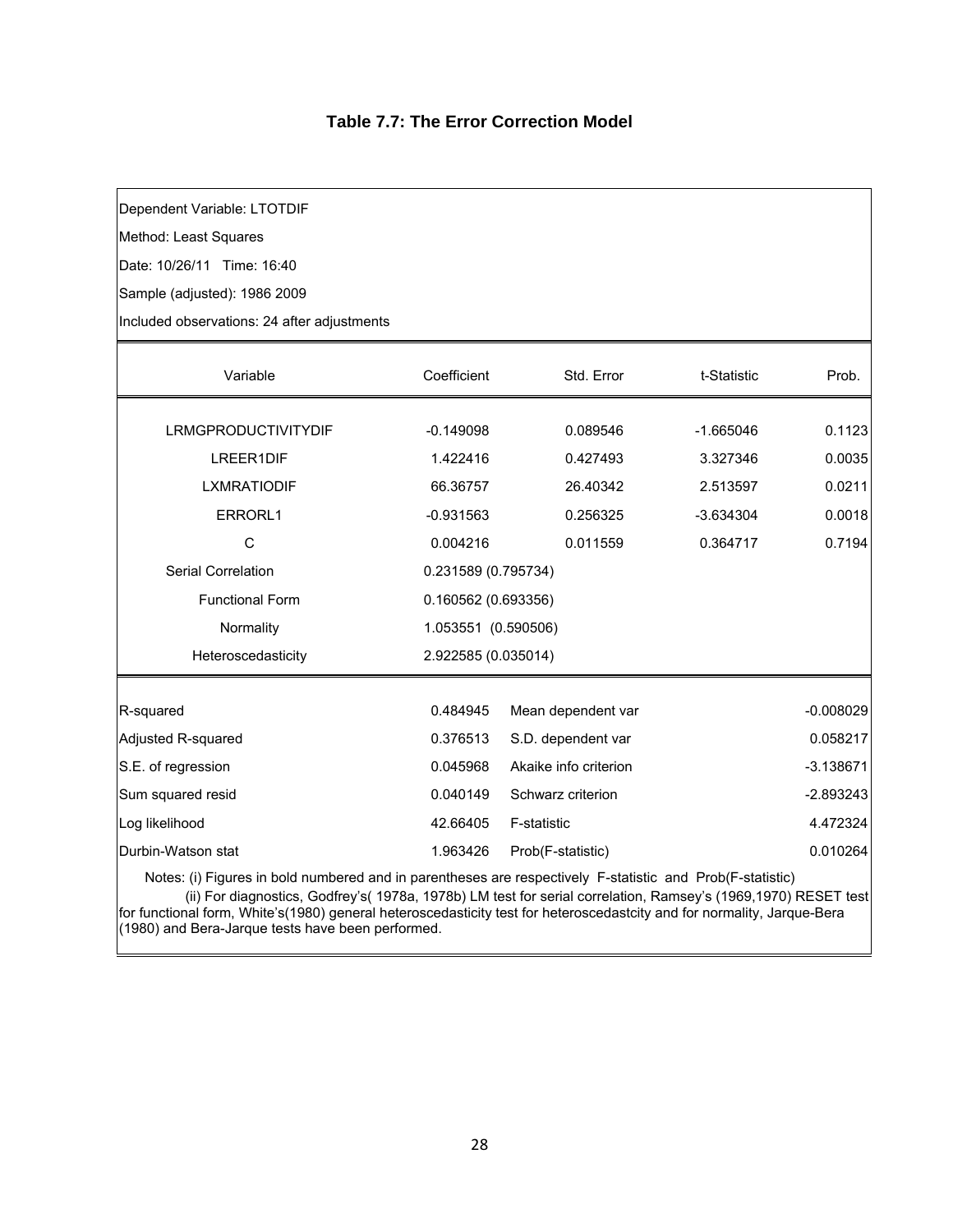To consider the effects of different shocks along with other real variables when we regress Tot on RMG Productivity, REER, XM Ratio, MFA and EACRISIS we see from table 7.8 in the long run, Tot is affected negatively by East Asian crisis in the 5% level of significance, and positively by REER and XM Ratio in 1% and 5% level of significance respectively. We also see that the effect of phasing out of MFA is insignificant on Tot movement.

However, the standard practice to find a valid long-run estimate requires co-integration tests of the residuals of an estimated Tot equation. The results of the co-integration tests of the residuals are reported in Table 7.9, which again confirms the rejection of the null hypothesis of no co-integration i.e. a long-run relationship exists between Tot, RMG Productivity, REER, XM Ratio, MFA and EACRISIS in Bangladesh.

| Dependent Variable: LTOT<br>Method: Least Squares<br>Date: 10/26/11 Time: 15:16<br>Sample (adjusted): 1985 2009<br>Included observations: 25 after adjustments                                                                                                                                                                                                                                                                                                    |                                                                                                                                                                           |                                                                                                                            |                                                                               |                                                                            |
|-------------------------------------------------------------------------------------------------------------------------------------------------------------------------------------------------------------------------------------------------------------------------------------------------------------------------------------------------------------------------------------------------------------------------------------------------------------------|---------------------------------------------------------------------------------------------------------------------------------------------------------------------------|----------------------------------------------------------------------------------------------------------------------------|-------------------------------------------------------------------------------|----------------------------------------------------------------------------|
| Variable                                                                                                                                                                                                                                                                                                                                                                                                                                                          | Coefficient                                                                                                                                                               | Std. Error                                                                                                                 | t-Statistic                                                                   | Prob.                                                                      |
| <b>LRMGPRODUCTIVITY</b><br>LREER1<br><b>LXMRATIO</b><br><b>MFA</b><br><b>EACRISIS</b><br>C<br>Serial Correlation<br><b>Functional Form</b><br>Normality<br>Heteroscedasticity                                                                                                                                                                                                                                                                                     | $-0.055414$<br>0.867464<br>49.85479<br>0.034725<br>$-0.076339$<br>$-228.7474$<br>0.016463 (0.983687)<br>0.116625 (0.736678)<br>0.637697 (0.726986)<br>1.180538 (0.364072) | 0.055706<br>0.300603<br>20.36863<br>0.038267<br>0.033326<br>94.61608                                                       | $-0.994774$<br>2.885753<br>2.447626<br>0.907450<br>$-2.290638$<br>$-2.417637$ | 0.3323<br>0.0095<br>0.0243<br>0.3755<br>0.0336<br>0.0258                   |
| R-squared<br>Adjusted R-squared<br>S.E. of regression<br>Sum squared resid<br>Log likelihood<br>Durbin-Watson stat<br>Notes: (i) Figures in bold numbered and in parentheses are respectively F-statistic and Prob(F-statistic)<br>$(2)$ Fig. 4: $(1)$ $(2)$ $(3)$ $(4)$ $(5)$ $(1)$ $(2)$ $(3)$ $(5)$ $(1)$ $(1)$ $(1)$ $(2)$ $(3)$ $(2)$ $(3)$ $(4)$ $(5)$ $(5)$ $(7)$ $(7)$ $(7)$ $(7)$ $(7)$ $(7)$ $(8)$ $(9)$ $(1)$ $(1)$ $(1)$ $(1)$ $(1)$ $(1)$ $(1)$ $(1$ | 0.714790<br>0.639735<br>0.044559<br>0.037725<br>45.73036<br>2.005746                                                                                                      | Mean dependent var<br>S.D. dependent var<br>Akaike info criterion<br>Schwarz criterion<br>F-statistic<br>Prob(F-statistic) |                                                                               | 5.366817<br>0.074238<br>$-3.178429$<br>$-2.885898$<br>9.523528<br>0.000113 |

#### **Table 7.8: Estimation of the TOT Model**

 (ii) For diagnostics, Godfrey's( 1978a, 1978b) LM test for serial correlation, Ramsey's (1969, 1970) RESET test for functional form, White's(1980) general heteroscedasticity test for heteroscedastcity and for normality, Jarque-Bera (1980) and Bera-Jarque tests have been performed.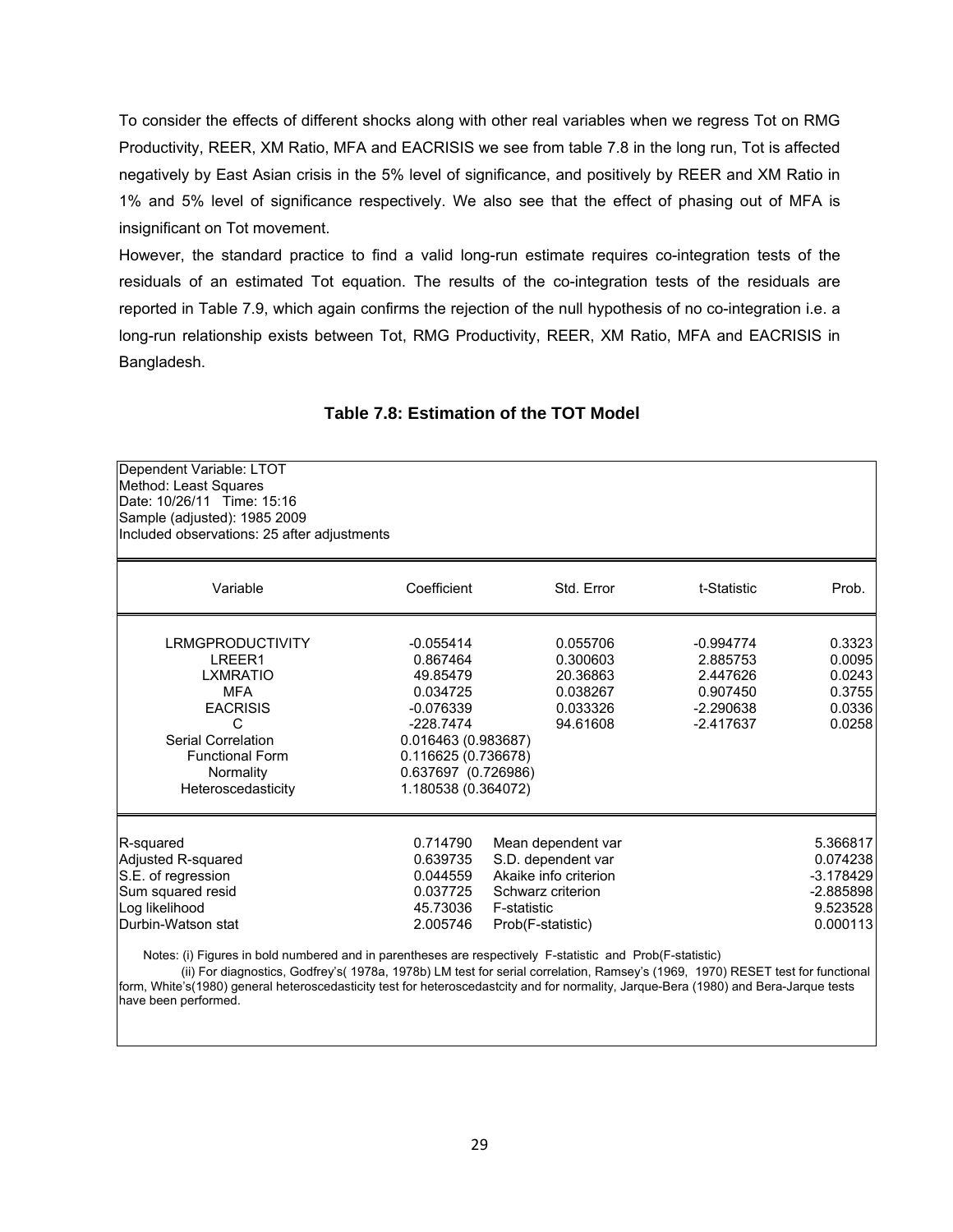#### **Table 7.9: Unit Root Tests with ADF and PP**

|            | ADF                   |                  | PP                   |                 |
|------------|-----------------------|------------------|----------------------|-----------------|
|            | <b>Without Trend</b>  | With Trend       | <b>Without Trend</b> | With Trend      |
| Error term | $-3.525$ ( $-3.000$ ) | $-3.567(-3.600)$ | $-4.735(-3.000)$     | -4.656 (-3.600) |

Notes: 1. ADF and PP tests have been performed using STATA 10 Package.

2. The values within the parentheses i.e. ( ) are critical values in the 5% level of significance.

From table 7.10 we see that the short run equilibrium error is significant which indicates yearly disequilibrium is adjusted by 152%. We also see that in the short run deviations of REER and exportimport ratio from their previous period values have significant positive effects on TOT deviation from its previous period value in 1% level of significances, and short run deviations of MFA and EACRISIS from the previous period values don't have significant effects on TOT deviation from its previous period value.

#### **Table 7.10: The Error Correction Model**

| Dependent Variable: LTOTDIF                                                                                                                                                                                                                                                                                                                               |                     |                       |                      |             |
|-----------------------------------------------------------------------------------------------------------------------------------------------------------------------------------------------------------------------------------------------------------------------------------------------------------------------------------------------------------|---------------------|-----------------------|----------------------|-------------|
| Method: Least Squares<br>Date: 10/26/11 Time: 16:57                                                                                                                                                                                                                                                                                                       |                     |                       |                      |             |
|                                                                                                                                                                                                                                                                                                                                                           |                     |                       |                      |             |
| Sample (adjusted): 1986 2009                                                                                                                                                                                                                                                                                                                              |                     |                       |                      |             |
| Included observations: 24 after adjustments                                                                                                                                                                                                                                                                                                               |                     |                       |                      |             |
| Variable                                                                                                                                                                                                                                                                                                                                                  | Coefficient         | Std. Error            | t-Statistic          | Prob.       |
| LRMGPRODUCTIVITYDIF                                                                                                                                                                                                                                                                                                                                       | $-0.054347$         | 0.066203              | $-0.820909$          | 0.4231      |
| LREER1DIF                                                                                                                                                                                                                                                                                                                                                 | 1.906292            | 0.326709              | 5.834834             | 0.0000      |
| <b>LXMRATIODIF</b>                                                                                                                                                                                                                                                                                                                                        | 59.40301            | 19.35287              | 3.069468             | 0.0069      |
| <b>MFADIF</b>                                                                                                                                                                                                                                                                                                                                             | $-0.009925$         | 0.036162              | $-0.274448$          | 0.7870      |
| <b>EACRISISDIF</b>                                                                                                                                                                                                                                                                                                                                        | 0.002054            | 0.035540              | 0.057799             | 0.9546      |
| ERRORDUMMYL1                                                                                                                                                                                                                                                                                                                                              | $-1.516141$         | 0.225530              | $-6.722565$          | 0.0000      |
| C                                                                                                                                                                                                                                                                                                                                                         | 0.002216            | 0.008221              | 0.269524             | 0.7908      |
| Serial Correlation                                                                                                                                                                                                                                                                                                                                        | 0.532994 (0.597556) |                       |                      |             |
| <b>Functional Form</b>                                                                                                                                                                                                                                                                                                                                    | 0.021760 (0.884570) |                       |                      |             |
| Normality                                                                                                                                                                                                                                                                                                                                                 | 0.157464 (0.726986) |                       |                      |             |
| Heteroscedasticity                                                                                                                                                                                                                                                                                                                                        | 1.180538 (0.924287) |                       |                      |             |
| R-squared                                                                                                                                                                                                                                                                                                                                                 | 0.761451            | Mean dependent var    |                      | $-0.008029$ |
| Adjusted R-squared                                                                                                                                                                                                                                                                                                                                        | 0.677257            | S.D. dependent var    |                      | 0.058217    |
| S.E. of regression                                                                                                                                                                                                                                                                                                                                        | 0.033073            | Akaike info criterion |                      | $-3.741700$ |
| Sum squared resid                                                                                                                                                                                                                                                                                                                                         | 0.018595            | Schwarz criterion     |                      | $-3.398101$ |
| Log likelihood                                                                                                                                                                                                                                                                                                                                            | 51.90040            | F-statistic           |                      | 9.044008    |
| Durbin-Watson stat                                                                                                                                                                                                                                                                                                                                        | 2.142595            | Prob(F-statistic)     |                      | 0.000158    |
| Notes: (i) Figures in bold numbered and in parentheses are respectively F-statistic and Prob(F-statistic)<br>(ii) For diagnostics, Godfrey's( 1978a, 1978b) LM test for serial correlation, Ramsey's (1969,<br>functional form, White's(1980) general heteroscedasticity test for heteroscedastcity and for normality, Jarque-Bera (1980) and Bera-Jarque |                     |                       | 1970) RESET test for |             |
| tests have been performed.                                                                                                                                                                                                                                                                                                                                |                     |                       |                      |             |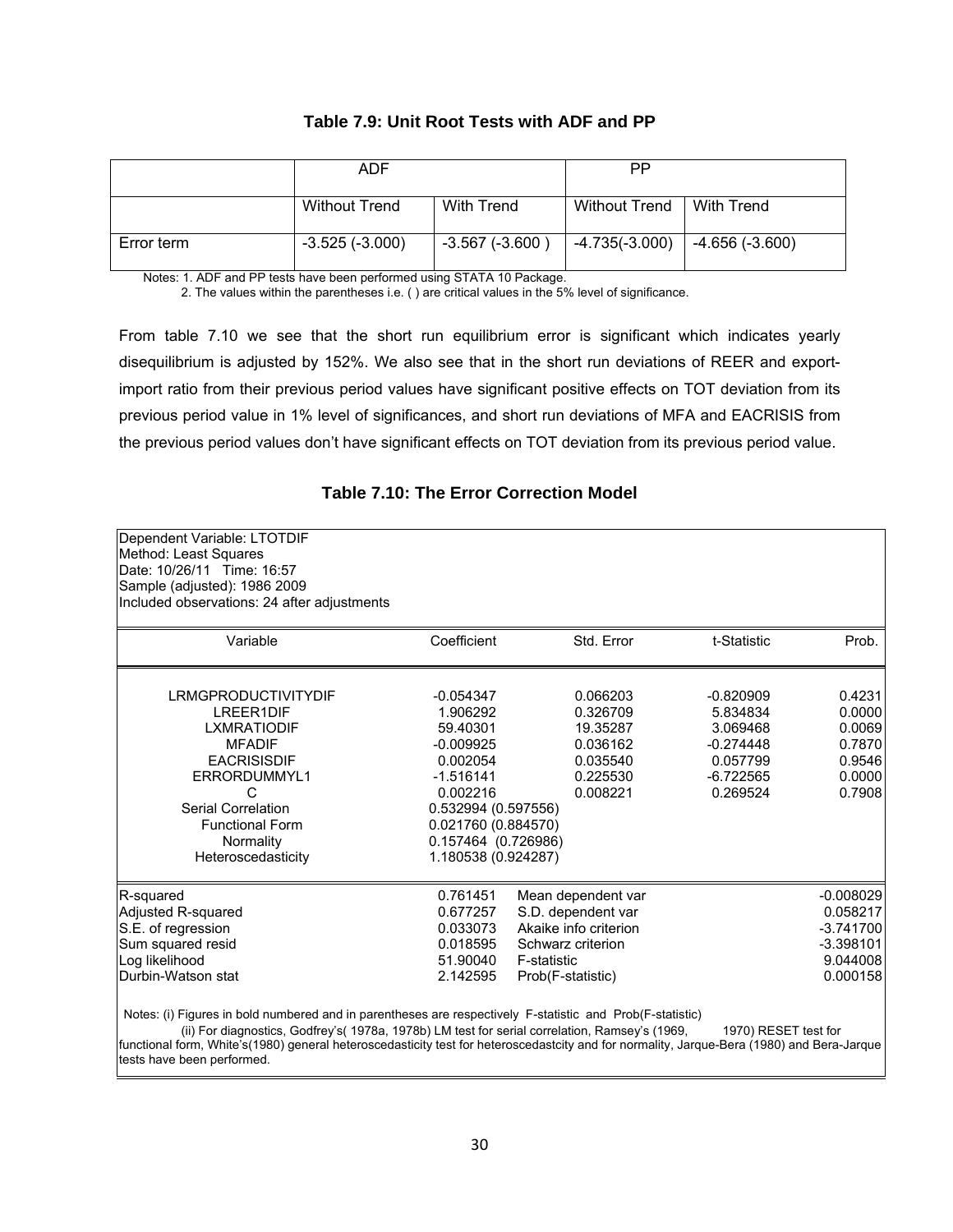In Bangladesh we observe that irrespective of the ups and downs both of BOT and ToT move almost in the same path, so to see how much of the BOT worsening is due to ToT and other internal and external shocks we regress BOT on ToT, DEMOCRACY, EACRISIS, MFA and CALAMITY, and so we can see in table 7.11 in the long run, that BOT is positively affected by TOT and DEMOCRACY variables in 5% level of significance. We also see that the effect of EACRISIS, CALAMITY and phasing out of MFA is insignificant on BOT movement. We find from the estimated regression, that due to 1% increase in ToT, BOT increases by 0.10%.

However, the standard practice to find a valid long-run estimate requires co-integration tests of residuals of estimated BOT equation. The results of the co-integration tests of the residuals are reported in Table 7.12, which again confirms the rejection of the null hypothesis of no co-integration i.e. a long-run relationship exists between BOT and TOT, DEMOCRACY, EACRISIS, MFA and CALAMITY in Bangladesh.

| Dependent Variable: LBOT<br>Method: Least Squares<br>Date: 10/27/11 Time: 16:14<br>Sample: 1980 2009<br>Included observations: 30                                           |                                                                                                                                                                  |                                                                                                                            |                                                                      |                                                                            |
|-----------------------------------------------------------------------------------------------------------------------------------------------------------------------------|------------------------------------------------------------------------------------------------------------------------------------------------------------------|----------------------------------------------------------------------------------------------------------------------------|----------------------------------------------------------------------|----------------------------------------------------------------------------|
| Variable                                                                                                                                                                    | Coefficient                                                                                                                                                      | Std. Error                                                                                                                 | t-Statistic                                                          | Prob.                                                                      |
| <b>LTOT</b><br><b>DEMOCRACY</b><br><b>EACRISIS</b><br><b>MFA</b><br><b>CALAMITY</b><br>C<br>Serial Correlation<br><b>Functional Form</b><br>Normality<br>Heteroscedasticity | 0.103743<br>0.017991<br>0.005428<br>0.010491<br>0.002252<br>3.952776<br>0.422302 (0.660738)<br>4.547409 (0.043867)<br>0.758491 (0.684378)<br>1.625858 (0.185174) | 0.033492<br>0.005563<br>0.005926<br>0.008120<br>0.008057<br>0.178302                                                       | 3.097530<br>3.233823<br>0.915869<br>1.291967<br>0.279509<br>22.16897 | 0.0049<br>0.0035<br>0.3688<br>0.2087<br>0.7822<br>0.0000                   |
| R-squared<br>Adjusted R-squared<br>S.E. of regression<br>Sum squared resid<br>Log likelihood<br>Durbin-Watson stat                                                          | 0.660250<br>0.589469<br>0.010499<br>0.002646<br>97.47252<br>1.634320                                                                                             | Mean dependent var<br>S.D. dependent var<br>Akaike info criterion<br>Schwarz criterion<br>F-statistic<br>Prob(F-statistic) |                                                                      | 4.532427<br>0.016386<br>$-6.098168$<br>$-5.817929$<br>9.328029<br>0.000049 |
| Notes: (i) Figures in bold numbered and in parentheses are respectively F-statistic and Prob(F-statistic)                                                                   |                                                                                                                                                                  |                                                                                                                            |                                                                      |                                                                            |

## **Table 7.11: Estimation of the BOT Model**

Notes: (i) Figures in bold numbered and in parentheses are respectively F-statistic and Prob(F-statistic)

 (ii) For diagnostics, Godfrey's( 1978a, 1978b) LM test for serial correlation, Ramsey's (1969, 1970) RESET test for functional form, White's(1980) general heteroscedasticity test for heteroscedastcity and for normality, Jarque-Bera (1980) and Bera-Jarque tests have been performed.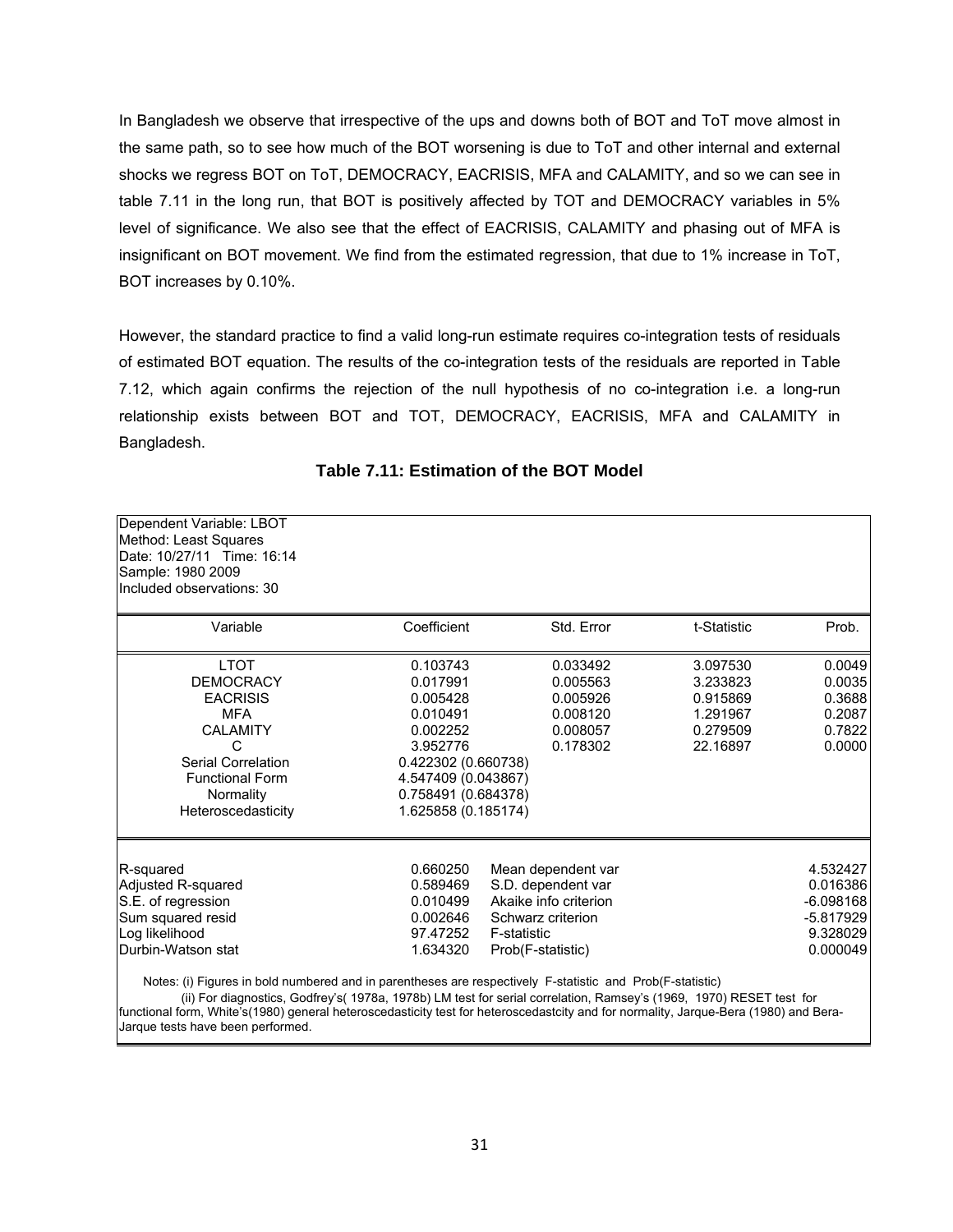|            | ADF                  |                   | РP                   |                   |
|------------|----------------------|-------------------|----------------------|-------------------|
|            | <b>Without Trend</b> | <b>With Trend</b> | <b>Without Trend</b> | With Trend        |
| Error term | $-3.628(-2.992)$     | $-3.520(-3.588)$  | -4.742 (-2.989)      | $ -4.640(-3.584)$ |

#### **Table 7.12: Unit Root Tests with ADF and PP**

Notes: 1. ADF and PP tests have been performed using STATA 10 Package.

2. The values within the parentheses i.e. ( ) are critical values in the 5% level of significance.

From table 7.13 we see that the short run, equilibrium error is significant, which indicates yearly disequilibrium is adjusted by 85%. We also see in the short run deviations of Tot from its previous period values have significant positive effects on BOT deviation from its previous period value in 1% level of significance and short run deviations of DEMOCRACY, EACRISIS, CALAMITY and MFA from the previous period values don't have significant effects on BOT deviation from its previous period value.

### **Table 7.13: The Error Correction Model**

| Dependent Variable: LBOTDIF<br>Method: Least Squares<br>Date: 11/02/11 Time: 16:06<br>Sample (adjusted): 1981 2009<br>Included observations: 29 after adjustments                                        |                                                                                                                                                                                    |                                                                                                                                   |                                                                                        |                                                                            |
|----------------------------------------------------------------------------------------------------------------------------------------------------------------------------------------------------------|------------------------------------------------------------------------------------------------------------------------------------------------------------------------------------|-----------------------------------------------------------------------------------------------------------------------------------|----------------------------------------------------------------------------------------|----------------------------------------------------------------------------|
| Variable                                                                                                                                                                                                 | Coefficient                                                                                                                                                                        | Std. Error                                                                                                                        | t-Statistic                                                                            | Prob.                                                                      |
| <b>LTOTDIF</b><br><b>DEMOCRACYDIF</b><br><b>EACRISISDIF</b><br><b>CALAMITYDIF</b><br><b>MFADIF</b><br>ERRORBOTL1<br>C<br>Serial Correlation<br><b>Functional Form</b><br>Normality<br>Heteroscedasticity | 0.100423<br>0.002742<br>$-0.003427$<br>0.000758<br>0.001367<br>$-0.854910$<br>0.000952<br>0.082163 (0.921431)<br>1.672003 (0.210035)<br>0.113762 (0.944707)<br>1.504265 (0.217602) | 0.031530<br>0.009907<br>0.010723<br>0.010200<br>0.010185<br>0.244327<br>0.001963                                                  | 3.185056<br>0.276771<br>$-0.319560$<br>0.074269<br>0.134204<br>$-3.499043$<br>0.485089 | 0.0043<br>0.7845<br>0.7523<br>0.9415<br>0.8945<br>0.0020<br>0.6324         |
| R-squared<br>Adjusted R-squared<br>S.E. of regression<br>Sum squared resid<br>Log likelihood<br>Durbin-Watson stat                                                                                       | 0.444992<br>0.293626<br>0.009709<br>0.002074<br>97.26330<br>2.013544                                                                                                               | Mean dependent var<br>S.D. dependent var<br>Akaike info criterion<br>Schwarz criterion<br><b>F-statistic</b><br>Prob(F-statistic) |                                                                                        | 0.000270<br>0.011552<br>$-6.225055$<br>$-5.895018$<br>2.939843<br>0.029189 |

Notes: (i) Figures in bold numbered and in parentheses are respectively F-statistic and Prob(F-statistic)

 (ii) For diagnostics, Godfrey's( 1978a, 1978b) LM test for serial correlation, Ramsey's (1969, 1970) RESET test for functional form, White's(1980) general heteroscedasticity test for heteroscedastcity and for normality, Jarque-Bera (1980) and Bera-Jarque tests have been performed.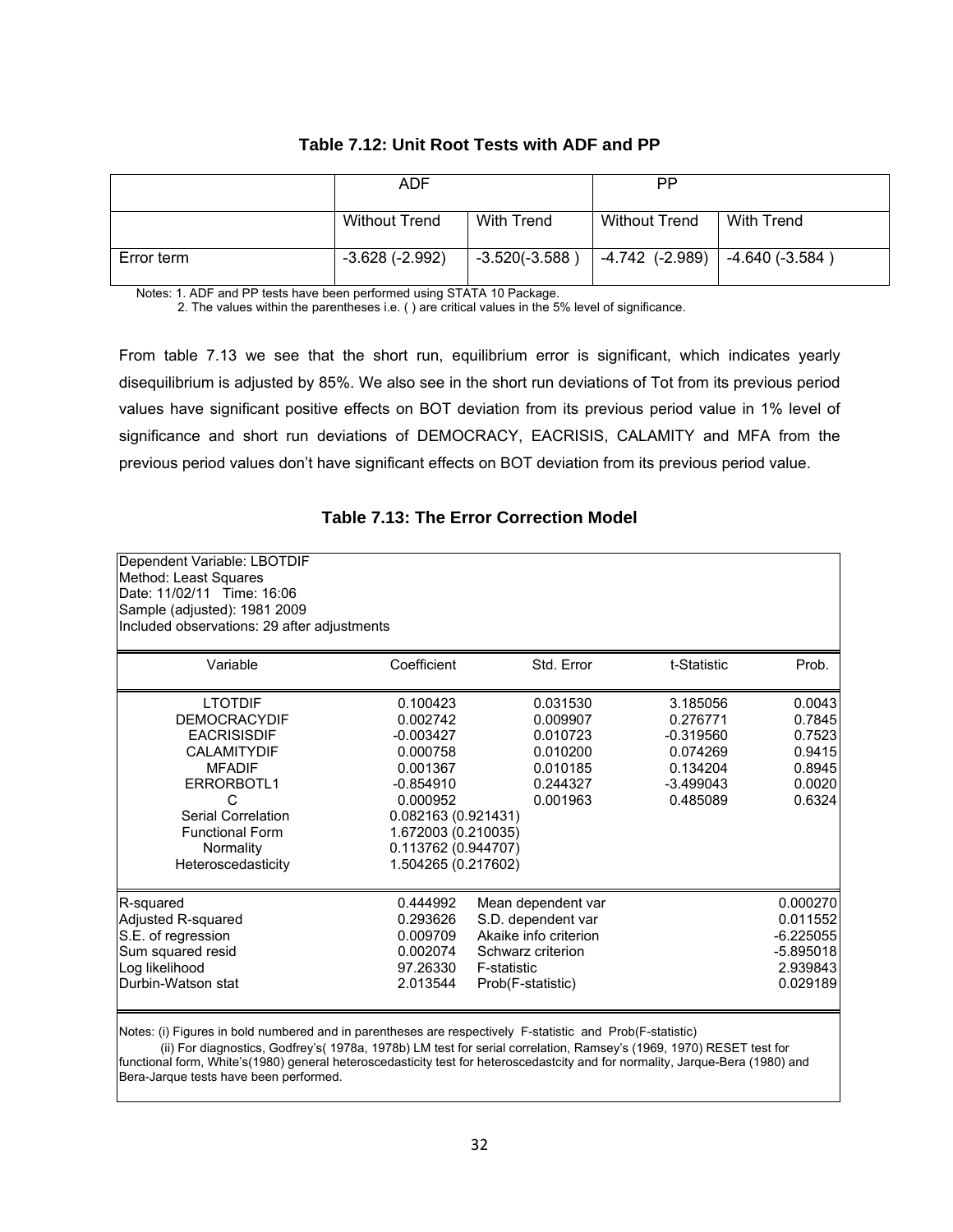As it is well rationale that the national income has greater impact on import demand, we regressed BOT on ToT, GDP, DEMOCRACY, EACRISIS, MFA and CALAMITY to see the effect of Tot and GDP along with other relevant internal and external shocks. We see in table 7.14 in the long run, BOT is positively affected by Tot, GDP and MFA variables in respectively 5%, 10% and 5% level of significance. We also see that the effect of DEMOCRACY, EACRISIS, and CALAMITY is insignificant on BOT movement.

However, the standard practice to find a valid long-run estimate requires co-integration tests of residuals of estimated BOT equation. The results of the co-integration tests of the residuals are reported in Table 7.15, which again confirms the rejection of the null hypothesis of no cointegration i.e. a long-run relationship exists between BOT and TOT, GDP, DEMOCRACY, EACRISIS, MFA and CALAMITY in Bangladesh.

| Dependent Variable: LBOT<br>Method: Least Squares<br>Date: 10/27/11 Time: 16:49<br>Sample: 1980 2009<br>Included observations: 30                                                          |                                                                                                                                                                                    |                                                                                                                                   |                                                                                        |                                                                            |
|--------------------------------------------------------------------------------------------------------------------------------------------------------------------------------------------|------------------------------------------------------------------------------------------------------------------------------------------------------------------------------------|-----------------------------------------------------------------------------------------------------------------------------------|----------------------------------------------------------------------------------------|----------------------------------------------------------------------------|
| Variable                                                                                                                                                                                   | Coefficient                                                                                                                                                                        | Std. Error                                                                                                                        | t-Statistic                                                                            | Prob.                                                                      |
| <b>LTOT</b><br><b>LGDP</b><br><b>DEMOCRACY</b><br><b>EACRISIS</b><br><b>CALAMITY</b><br><b>MFA</b><br>C<br>Serial Correlation<br><b>Functional Form</b><br>Normality<br>Heteroscedasticity | 0.089168<br>0.016333<br>0.005685<br>$-0.003679$<br>$-0.005291$<br>0.017716<br>3.918673<br>0.721308 (0.497773)<br>5.135393 (0.033625)<br>0.115130 (0.944060)<br>1.589755 (0.187460) | 0.032876<br>0.008826<br>0.008505<br>0.007491<br>0.008693<br>0.008668<br>0.170921                                                  | 2.712253<br>1.850578<br>0.668478<br>$-0.491157$<br>$-0.608668$<br>2.043918<br>22.92675 | 0.0124<br>0.0771<br>0.5105<br>0.6280<br>0.5487<br>0.0526<br>0.0000         |
| R-squared<br>Adjusted R-squared<br>S.E. of regression<br>Sum squared resid<br>Log likelihood<br>Durbin-Watson stat                                                                         | 0.704282<br>0.627138<br>0.010006<br>0.002303<br>99.55456<br>1.853678                                                                                                               | Mean dependent var<br>S.D. dependent var<br>Akaike info criterion<br>Schwarz criterion<br><b>F-statistic</b><br>Prob(F-statistic) |                                                                                        | 4.532427<br>0.016386<br>$-6.170304$<br>$-5.843358$<br>9.129447<br>0.000037 |

### **Table 7.14: Estimation of the BOT Model**

Notes: (i) Figures in bold numbered and in parentheses are respectively F-statistic and Prob(F-statistic)

 (ii) For diagnostics, Godfrey's( 1978a, 1978b) LM test for serial correlation, Ramsey's (1969, 1970) RESET test for functional form, White's(1980) general heteroscedasticity test for heteroscedastcity and for normality, Jarque-Bera (1980) and Bera-Jarque tests have been performed.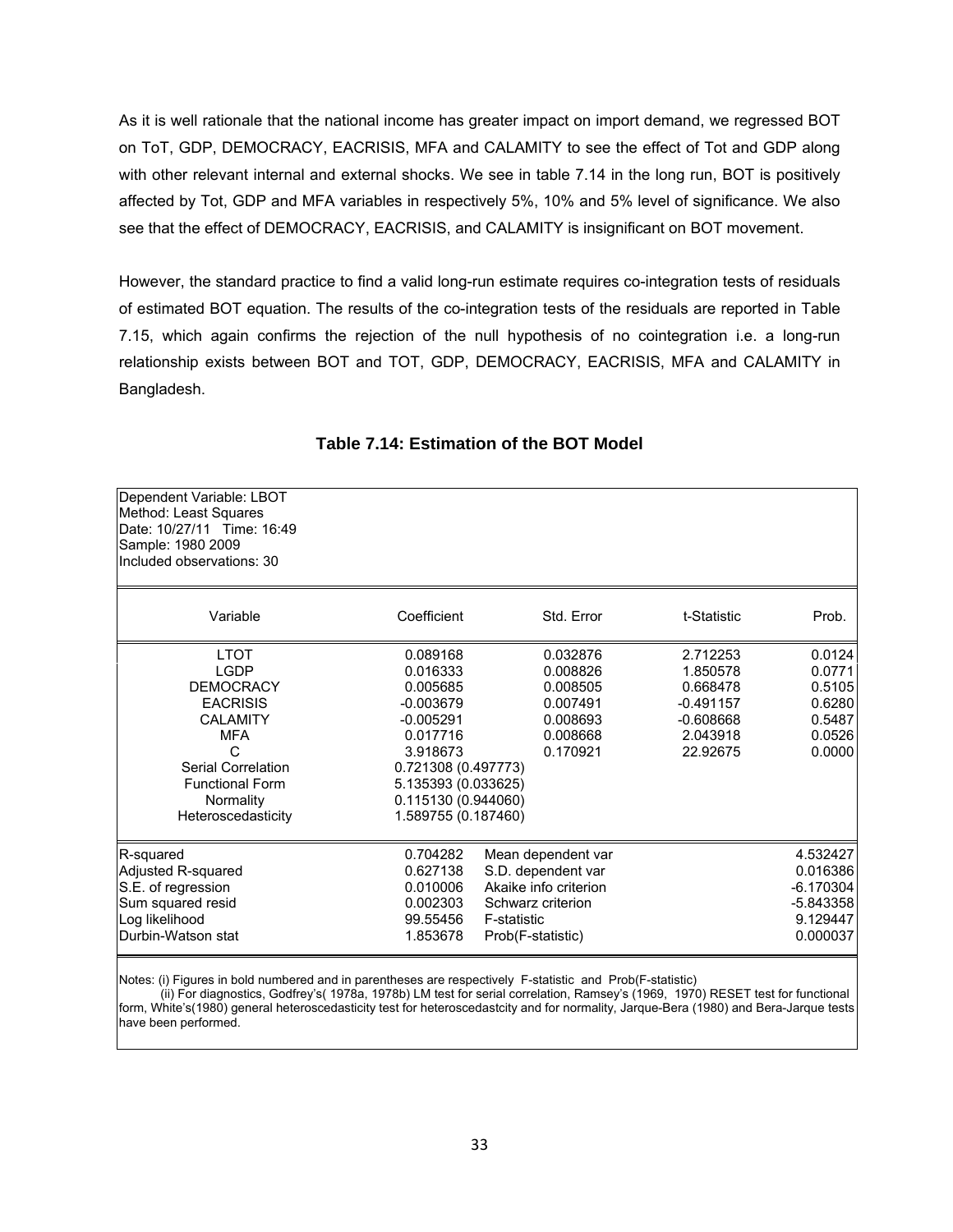#### **Table 7.15: Unit Root Tests with ADF and PP**

|            | ADF                  |                   | РP                   |               |
|------------|----------------------|-------------------|----------------------|---------------|
|            | <b>Without Trend</b> | <b>With Trend</b> | <b>Without Trend</b> | With Trend    |
| Error term | $-3.893(-2.992)$     | -3.801(-3.588)    | -4.737(-2.989)       | -4.652(-3.584 |

Notes: 1. ADF and PP tests have been performed using STATA 10 Package.

2. The values within the parentheses i.e. ( ) are critical values in the 5% level of significance.

From table 7.16 we see that the short run equilibrium error is insignificant in the estimated model. We also see that in the short run deviations of Tot, GDP, DEMOCRACY, EACRISIS, CALAMITY and MFA from the previous period values don't have significant effects on BOT deviation from its previous period value.

|  |  |  | Table 7.16: The Error Correction Model |  |
|--|--|--|----------------------------------------|--|
|--|--|--|----------------------------------------|--|

| Dependent Variable: LBOTDIF<br>Method: Least Squares<br>Date: 11/02/11 Time: 16:49<br>Sample (adjusted): 1986 2009<br>Included observations: 24 after adjustments                                                            |                                                                                                                                                                                                      |                                                                                                                            |                                                                                                          |                                                                              |
|------------------------------------------------------------------------------------------------------------------------------------------------------------------------------------------------------------------------------|------------------------------------------------------------------------------------------------------------------------------------------------------------------------------------------------------|----------------------------------------------------------------------------------------------------------------------------|----------------------------------------------------------------------------------------------------------|------------------------------------------------------------------------------|
| Variable                                                                                                                                                                                                                     | Coefficient                                                                                                                                                                                          | Std. Error                                                                                                                 | t-Statistic                                                                                              | Prob.                                                                        |
| <b>LTOTDIF</b><br><b>LGDPDIF</b><br><b>DEMOCRACYDIF</b><br><b>EACRISISDIF</b><br><b>CALAMITYDIF</b><br><b>MFADIF</b><br>ERRORDUMMYL1<br>C<br>Serial Correlation<br><b>Functional Form</b><br>Normality<br>Heteroscedasticity | 0.000227<br>$-0.093749$<br>0.003036<br>0.010512<br>$-0.008181$<br>$-0.009028$<br>$-0.000147$<br>0.008235<br>0.769285 (0.481969)<br>2.083431 (0.169464)<br>0.328368 (0.848586)<br>0.860831 (0.586834) | 0.052398<br>0.120684<br>0.012761<br>0.012855<br>0.013355<br>0.012828<br>0.078304<br>0.011493                               | 0.004328<br>$-0.776812$<br>0.237898<br>0.817712<br>$-0.612563$<br>$-0.703793$<br>$-0.001872$<br>0.716550 | 0.9966<br>0.4486<br>0.8150<br>0.4255<br>0.5488<br>0.4917<br>0.9985<br>0.4840 |
| R-squared<br>Adjusted R-squared<br>S.E. of regression<br>Sum squared resid<br>Log likelihood<br>Durbin-Watson stat                                                                                                           | 0.126016<br>$-0.256352$<br>0.012304<br>0.002422<br>76.35931<br>2.050685                                                                                                                              | Mean dependent var<br>S.D. dependent var<br>Akaike info criterion<br>Schwarz criterion<br>F-statistic<br>Prob(F-statistic) |                                                                                                          | 6.33E-05<br>0.010977<br>$-5.696610$<br>$-5.303925$<br>0.329567<br>0.929019   |

Notes: (i) Figures in bold numbered and in parentheses are respectively F-statistic and Prob(F-statistic)

 (ii) For diagnostics, Godfrey's( 1978a, 1978b) LM test for serial correlation, Ramsey's (1969, 1970) RESET test for functional form, White's(1980) general heteroscedasticity test for heteroscedastcity and for normality, Jarque-Bera (1980) and Bera-Jarque tests have been performed.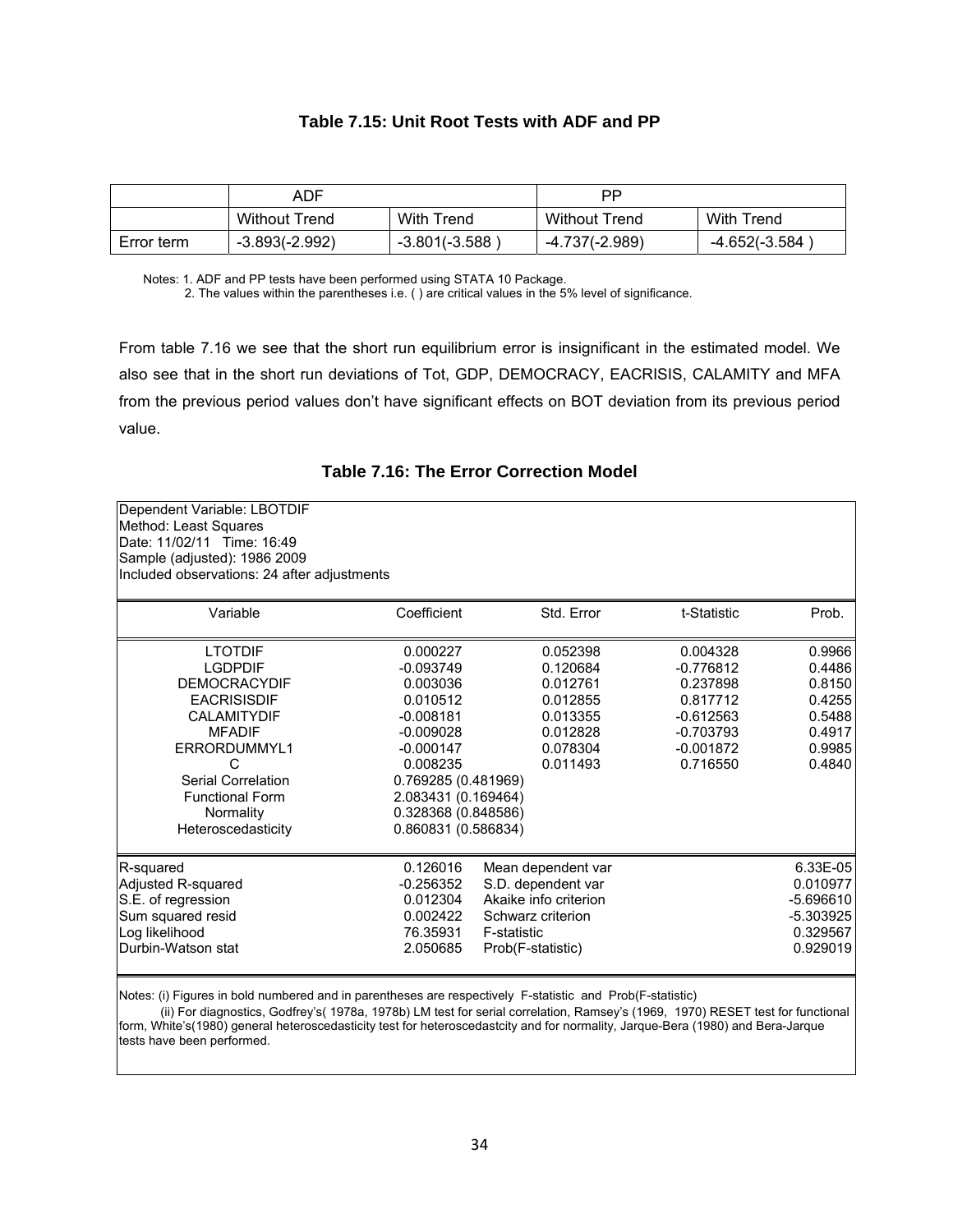#### 8 Conclusion and Recommendations

The objective of the study was to find the factors behind the falling trend of terms of trade of Bangladesh and to identify the impacts on the economy.

Based on empirical findings presented in the paper, it is well evident that our terms of trade has been affected by RMG Productivity, relative value of export and import, real effective exchange rate and by the East Asian crisis in 1996 but it is not impacted by the phasing out of Multi Fibre Arrangement (MFA). On the other hand, we see that the balance of trade in Bangladesh is well affected by terms of trade volatility, GDP and MFA phasing out.

As experienced in Bangladesh, though the trend of terms of trade is almost continuously falling from FY98, it had somewhat widened the deficit in balance of trade, but did not significantly worsened the CAB because of massive inflow of remittances. However, in Bangladesh, prices of major exportable commodities increased less than those of major importable commodities and that process could be sustained due to the increase in the productivity of exportable commodities.

If the productivity of these exportable products keeps on increasing, it is expected that the volume of export will be expanded despite modest rise in the prices of exportable products which may narrow the deficit in balance of trade in future. Nonetheless, some measures could be taken for safeguarding the external sector of the country:

- Export market could be diversified. Currently the destination of our major exportable goods i.e. RMG is USA and European Union. For RMG we have to search new market in Asia preferably in China, India, Japan, South Korea and the Middle East.
- Export basket could be diversified. At present, our export basket is consisted of mainly RMG. Over 75% of our export earning comes from RMG. Therefore, a sudden decline in export of RMG can widen the deficit in balance of trade. The exports of leather products, jute goods, ship building, etc. could be prosperous items in the export basket.
- Since productivity of RMG workers is improving, a rise in the wage of RMG workers is welladvised until and unless it threatens the margin of price competitiveness through lower export prices.
- The export of manpower could be increased because the growth in the inflow of remittance will continue to compensate for the deficit in balance of trade. For this we need to invigorate our economic diplomacy in the Middle Eastern countries and in new markets in East Asia and Europe.
- The inflow of FDI could be increased as a guard against future balance of payment crisis. Like Vietnam, Bangladesh should follow similar polices to encourage FDI. In Vietnam, the huge deficit in balance of trade is compensated by massive inflows of FDI.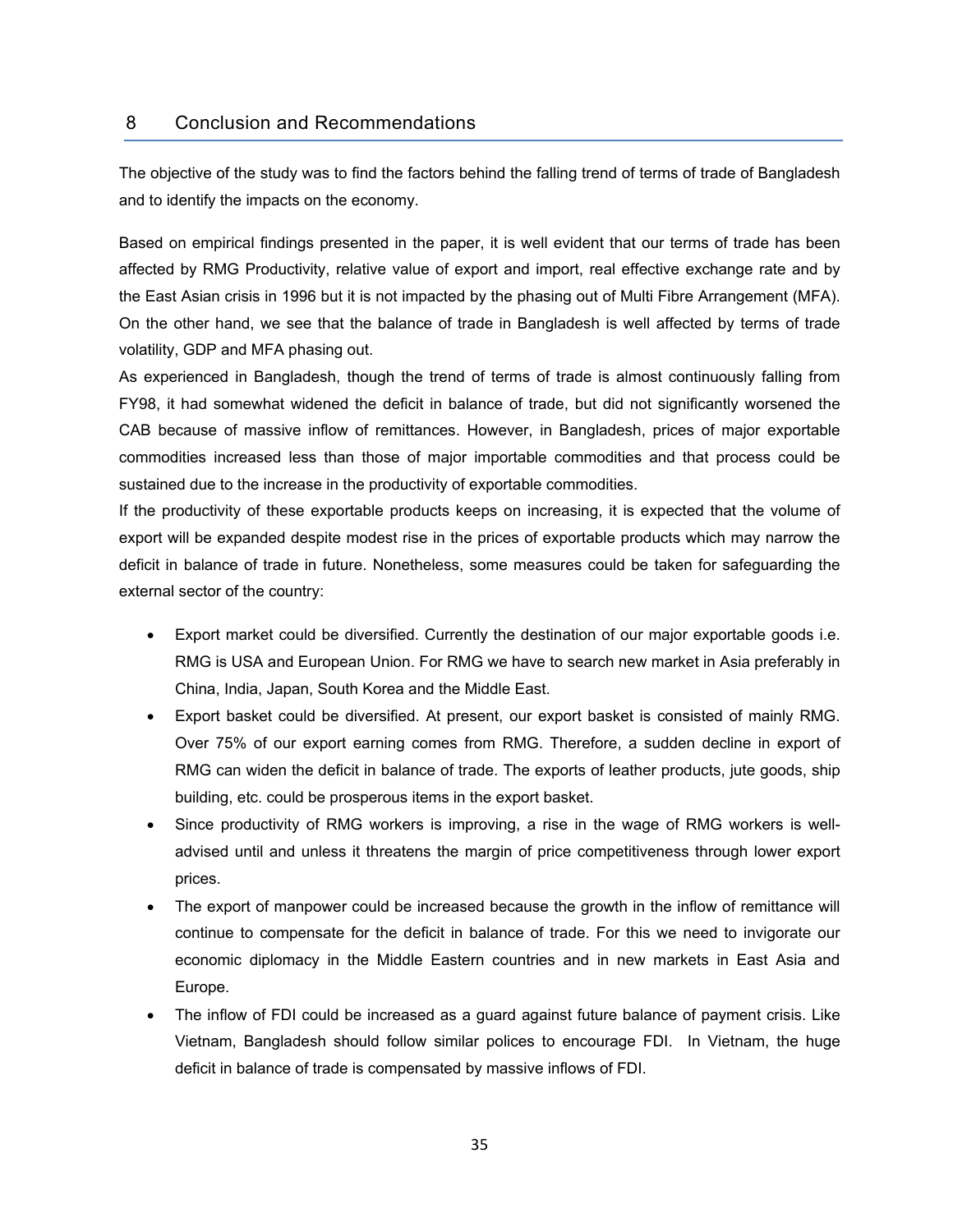- Stability in the economic and political situations could enhance the productivity of exportable products.
- Development of infrastructure could play a vital role in the expansion of export sector and its productivity as well.
- Adequate power supply may reduce production costs and will enable us to offer the best competitive price in the export market.
- To find out the prospect of high value added exportable products for narrowing the trade deficit. Emergence of industries like ship building is a very welcome development in this regard.
- While importing commodities from a traditional source/country at higher prices, it is better to search for similar commodities from other countries at lower costs and save foreign exchange.
- Strengthen the regional and sub-regional trade cooperation and integration through forums like SAFTA, BIMSTEC, etc.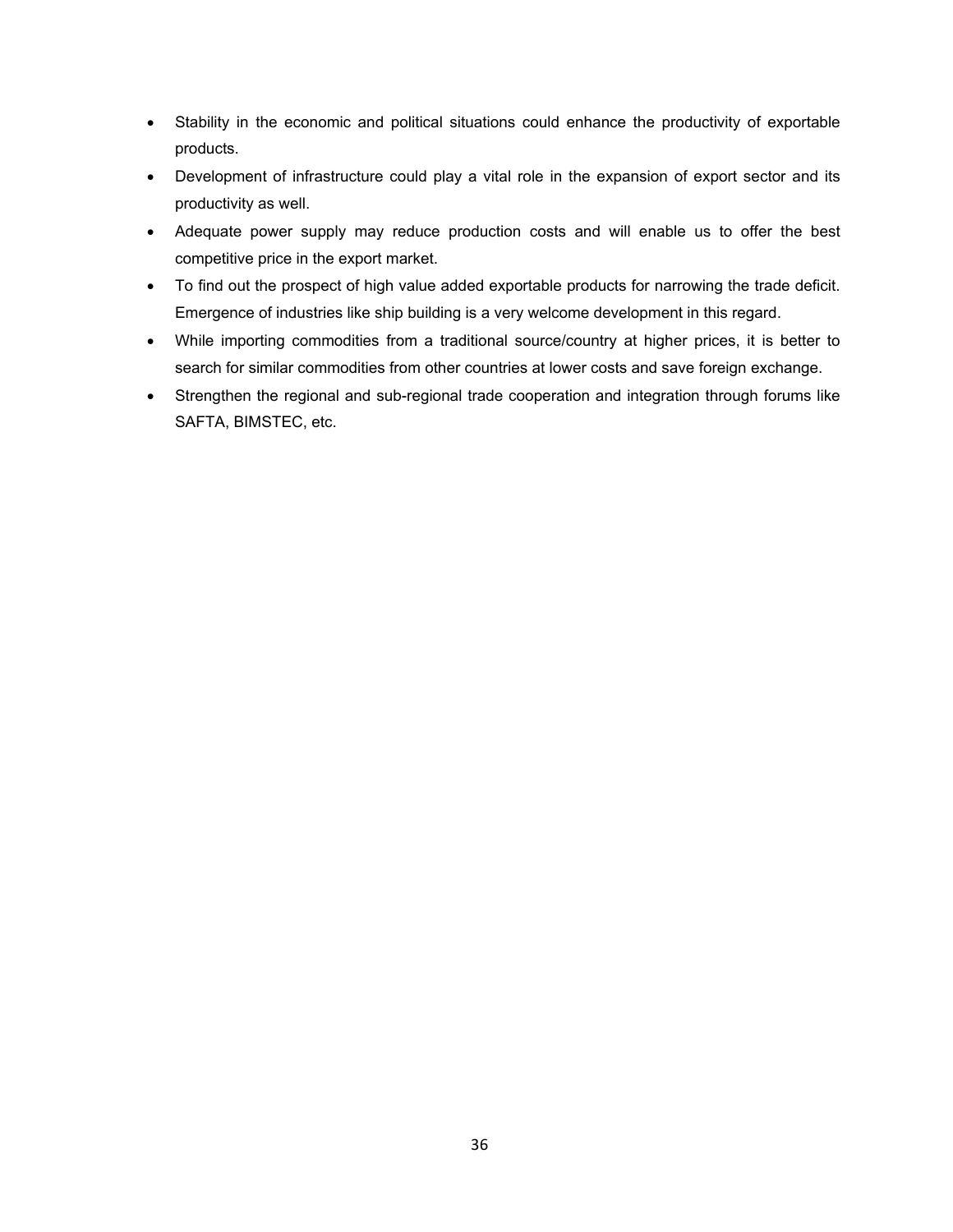### **Reference**

Acemoglu, Daron and Zilibotti, Fabrizio (2001), "Productivity Differences" *The Quarterly Journal of Economics*, Vol. 116, No. 2 (May, 2001), pp. 563-606, the MIT Press.

Amano, Robert A. and Norden, Simon van, "Terms of trade and real exchange rates: the Canadian evidence".

Atkinson, Anthony B. and Stiglitz, Joseph E. (1969), "A New View of Technological Change", *The Economic Journal*, Vol. 79, No. 315 (Sep., 1969), pp. 573-578.

Carter, Colin A. and Pick, Daniel H. (1989), "The J-Curve Effect and the U.S. Agricultural Trade Balance", *American Journal of Agricultural Economics*, Vol. 71, No. 3 (Aug., 1989), pp. 712-720.

Cashin, Paul and McDermott, Cristopher (1998), "Terms of Trade Shocks and Current Accounts" *IMF Working Paper*, December 1998.

Chau, Nancy H.; Färe, Rolf; Grosskopf, Shawna (2003),"Trade Restrictiveness and Efficiency" *International Economic Review*, Vol. 44, No. 3 (Aug., 2003), pp. 1079-1095.

Duma, Nombulelo (2007), "Sri Lanka's Sources of Growth", *IMF Working Paper,* September 2007.

Faal, Ebrima (2006), "Growth and Productivity in Papua New Guinea", *IMF Working Paper,* May 2006.

Ferreira, Pedro Cavalcanti and Rossi, José Luiz (2003), "New Evidence from Brazil on Trade Liberalization and Productivity Growth" *International Economic Review*, Vol. 44, No. 4 (Nov., 2003), pp. 1383-1405.

Funke, Norbert; Granziera, Eleonara and Imam, Patrick(2008), "Terms of Trade Shocks and Economic Recovery" *IMF Working Paper*, February 2008.

Greenfield C. C. (1984), "The Terms of Trade Index and Terms of Trade Effect" *Journal of the Royal Statistical Society*. Series D (The Statistician), Vol. 33, No. 4 (Dec., 1984), pp. 371-379.

Kent, Chistopher and Cashin, Paul (2003), "The Response of the Current Account to Terms of Trade Shocks: Persistence Matters" *IMF Working Paper*, July 2003.

Kose, M. Ayhan; Prasad, Eswar S. and Terrones, Marco E. (2008), Does Openness to International Financial Flows Raise Productivity Growth?, *IMF Working Paper*, October 2008.

Kouparitsas, Michael A. (1997), "North- South Terms of Trade: An empirical investigation".

Mansfield, Edward D. and Reinhardt, Eric (2008)," International Institutions and Terms of Trade Volatility".

McDermott, Cristopher, "Macroeconomic Environment and Factors Underlying Growth and Investment", *IMF Working Paper.* 

Mendoza, Enrique G. (1995), The Terms of Trade, The Real Exchange Rate, and Economic Fluctuations *International Economic Review* Vol. 36, No. 1, February 1995.

Miller, Stephen M. and Upadhyay, Mukti P. (1997), "The Effects of Trade Orientation and Human Capital on Total Factor Productivity", Working Paper 1997-07, University of Connecticut, December 1997.